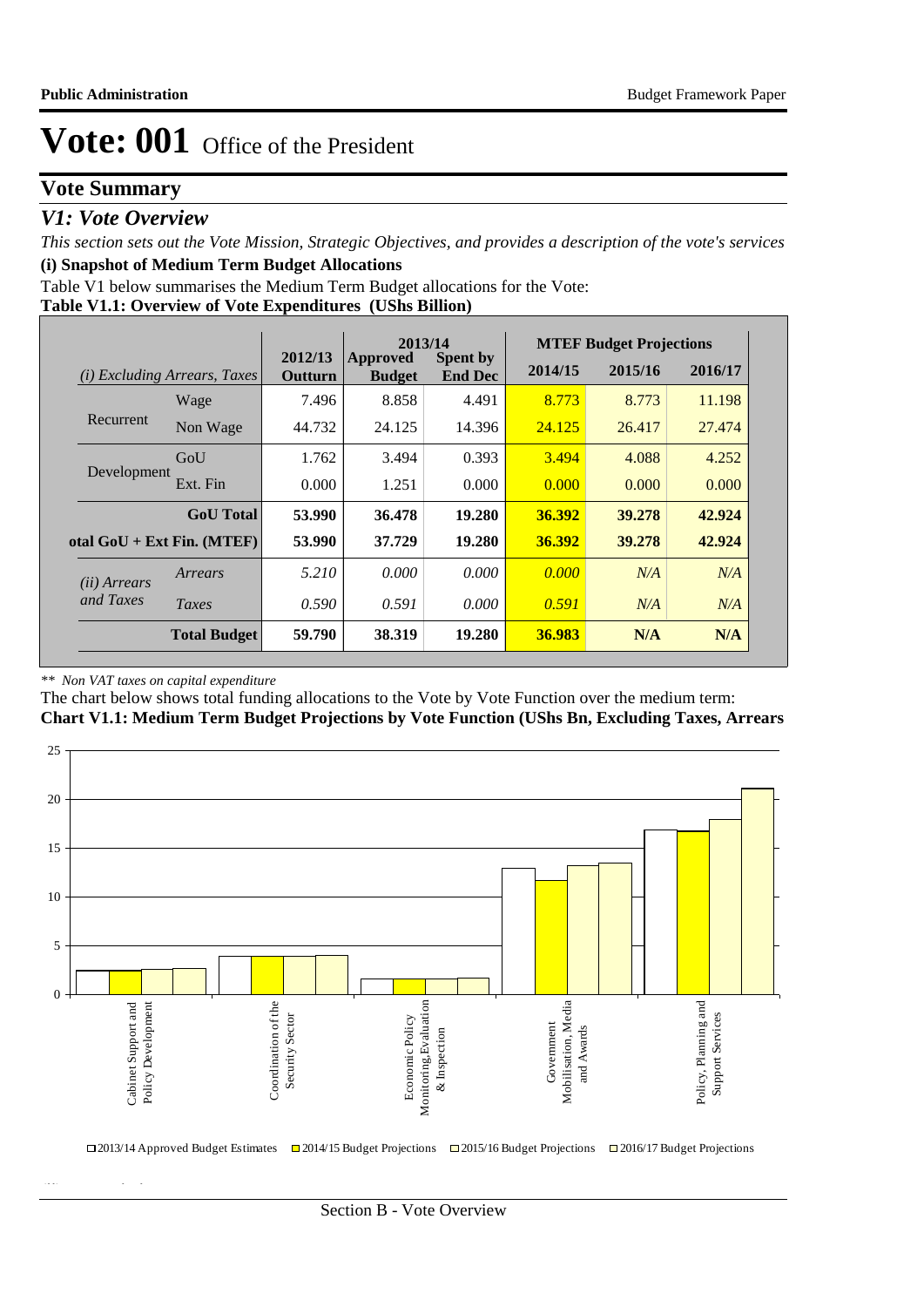## **Vote Summary**

### **(ii) Vote Mission Statement**

The Vote's Mission Statement is:

*"To provide leadership in public policy management and good governance for National Development".*

### **(iii) Vote Outputs which Contribute to Priority Sector Outcomes**

The table below sets out the vote functions and outputs delivered by the vote which the sector considers as contributing most to priority sector outcomes.

#### **Table V1.2: Sector Outcomes, Vote Functions and Key Outputs Sector Outcome 1: Sector Outcome 2: Sector Outcome 3:** *Free and Fair Elections Improved Regional and International relations Strengthened Policy Management across government* **Vote Function: 16 01 Economic Policy Monitoring,Evaluation & Inspection** *Outputs Contributing to Outcome 1: Outputs Contributing to Outcome 2: Outputs Contributing to Outcome 3:* None None *Outputs Provided* 160101 Monitoring the performance of government policies, programmes and projects 160102 Economic policy implementation 160104 Economic Research and Information **Vote Function: 16 02 Cabinet Support and Policy Development** *Outputs Contributing to Outcome 1: Outputs Contributing to Outcome 2: Outputs Contributing to Outcome 3:* None None *Outputs Provided* 160201 Cabinet meetings supported 160203 Capacityfor policy formulation strengthened **Vote Function: 16 03 Government Mobilisation, Media and Awards** *Outputs Contributing to Outcome 1: Outputs Contributing to Outcome 2: Outputs Contributing to Outcome 3:* None None *Outputs Funded* 160352 Population Mobilised

## *V2: Past Vote Performance and Medium Term Plans*

*This section describes past and future vote performance, in terms of key vote outputs and plans to address sector policy implementation issues.* 

## **(i) Past and Future Planned Vote Outputs**

### *2012/13 Performance*

Economic Policy Monitoring, Inspection and Monitoring

Monitored NAADS and SACCOs programs in Bukedea, Budaka, Manafwa, Mayuge, Rubirizi, Mitooma, Mbarara, Ibanda, Nwoya, Amuru, Oyam, Kiryandongo, Kalungu, Bukomansimbi, Gomba and Mityana ; the Roads sector in Kapchorwa, Jinja, Mbale, Sironko, Kabarole, Hoima, Kibale, Kyenjojo, Apac, Gulu, Lira, Alebtong, Kampala, Mpigi, Kayunga and Masaka; and Value Addition Initiatives on tea and the Presidential Initiative on Banana Industrial Development (PIBID) in Busheyi and Buhweju districts. Further, inspections were conducted to assess the status of mineral development in Uganda namely; Kilembe Mines in Kasese district (including its properties in Jinja district) and Namakhela Vermiculite mine in Manafwa district and the progress of the construction of MATIP markets in Lira, Gulu, Jinja, Mbale, Wandegeya, Kabarole and Hoima. In addition, the policy on the operational framework of SACCOs was reviewed and issues papers developed for consultative meetings with key stakeholders in the health and education sectors.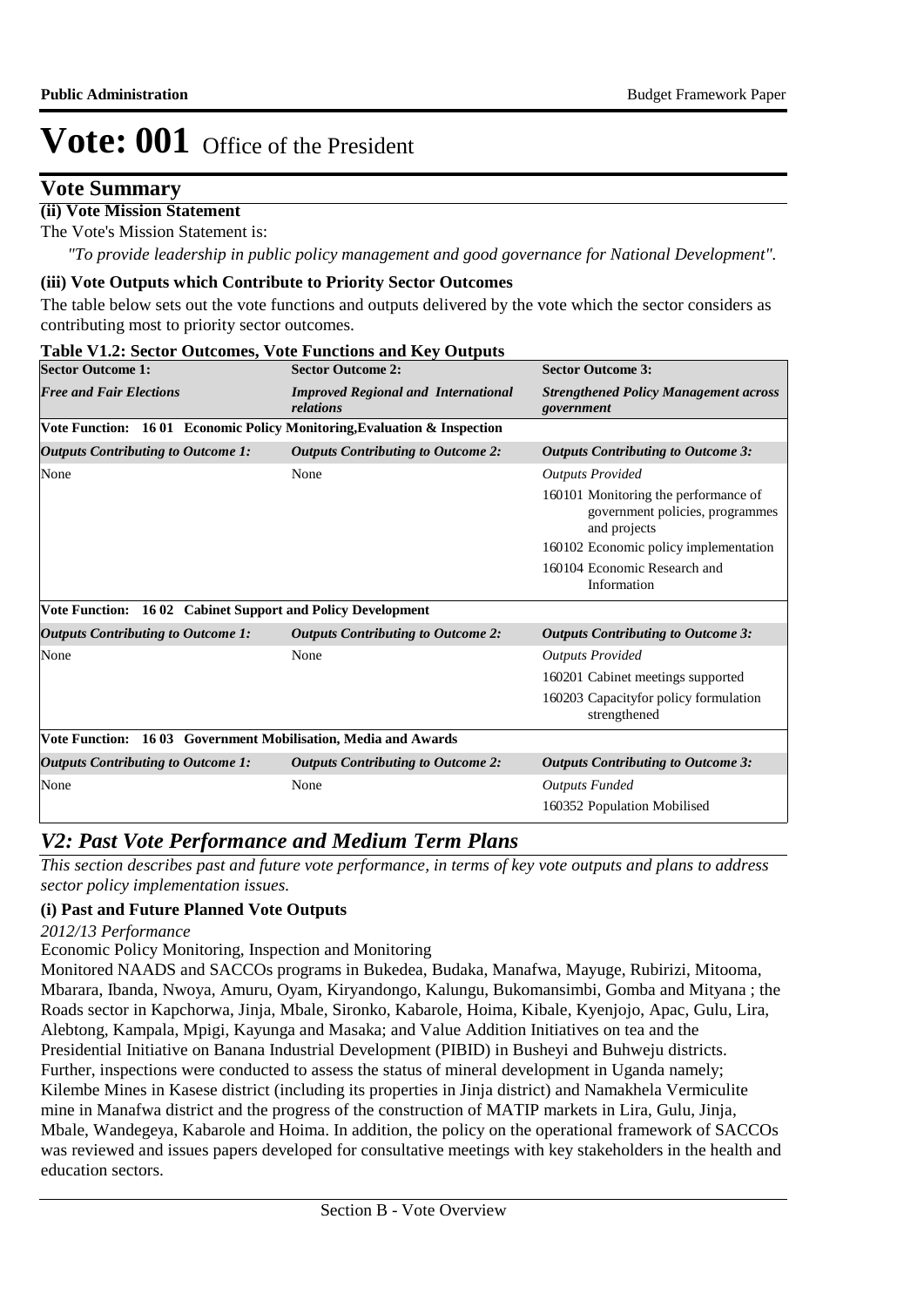## **Vote Summary**

The Manifesto Implementation Unit analyzed 22 reports from Ministries including MoGLSD, NPA, MoH and MoEMD. Monitored Buseruka Hydropower project, Mubuku Irrigation Scheme, Nyagak Mini-Hydro Power Station and the implementation of other government programmes/projects in the Lango region, Gulu, Nakasongola, Bushenyi, Kamwenge, Fortportal, Kyenjojo, Anaka-Nwoya and Kasese to assess the progress of implementation of manifesto commitments. Produced and disseminated 260 copies of a report on the status of the implementation of the 2011-16 NRM Manifesto (1st year) and dispatched to MDAs and RDCs. Published achievements and challenges of implementation of the Manifesto in the print media.

### Cabinet Support and Policy Development:

Facilitated Cabinet meetings - captured, processed and circulated Cabinet Minutes and Agenda to MDAs for implementation. The Secretariat also organised a Public Service Readiness Workshop to prepare the Public Service to translate the Commitments of the NRM Party Manifesto into Policies and Programmes, An Annual Retreat for Permanent Secretaries, workshop for Policy Analysts, Technical and Administrative Officers in MDAs. Issued the Cabinet Handbook to all Ministers, facililtated study tours, reproduced copies of the Guide to Good Regulation and The Guide to Regulatory Impact Assessment and finalised the Government Communications Strategy.

### Government Mobilization, Media and Awards:

Conducted 12 cross border meetings; 403 awareness campaigns through the media and 1099 sensitization meetings in all the 112 districts on security, PRDP, land matters ,NAADS and Education; 103 press briefings; 40 meetings for media activists;headteachers' and teachers' workcamp for 842 participants; and 21 patriotism seminars in secondary schools and tertiary institutions. Launched 4 patriotism clubs in tertiary institutions. Works under phase two of construction of a modern dining hall at NALI continued and leadership training courses were conducted. 970 monitoring visits/inspections were made to government projects and programmes in 112 districts e.g Roads, NAADS, PRDP, health facilities and education programmes. Held 656 security meetings in 112 districts during the period under review and 06 meetings of the Presidential Awards Committee. 06 Investiture ceremonies held.

## Policy Planning and Support Services:

Financial, procurement and human resources services were implemented. Vehicles were maintained and staff welfare provided, quarterly reports produced, utility and common user facilities maintained and three national functions organized. Launched the Golden Jubilee Independence celebrations and commenced preparatory activities for the golden jubilee celebrations which was slated to take place on 9th October 2012. Commenced construction of 8 office premises in the field, procured 07 station wagons and received the two eight-floor towers on Plot 9-11 Apollo Kaggwa Road constructed under a grant from the Government of the people's Republic of China.

### *Preliminary 2013/14 Performance*

## Economic Policy Monitoring, Evaluation and Inspection:

Monitored the development of industrial parks in Moroto, Soroti, Mbale, Jinja, Kampala, Kabarole, Kasese and Mbarara, progress of value Addition in beef and milk production in Kiruhura, Mbarara, Lyantonde, Sembabule, Kiboga, Nakasongola, Apac and Kampala, status of Value Addition in Vegetable Oil Production in Kalangala, Buvuma, Jinja, Pallisa, Kumi, Soroti, Lira, Gulu, Amuru, Nebbi and Arua. Spot inspections were carried out to establish the impact of the Roofing Mills on the economy; challenges and policy gaps. Research conducted on the Pension sector and the report produced. A draft of a 3- Year Strategic plan for the Directorate of Economic Affairs and Research has been produced. A concept note on surveying and providing titles for Government land produced in liaison with Ministry of Lands, Housing and Urban Development awaiting further discussion with key stakeholders on funding and actual implementation. A bench marking trip undertaken to South Africa to study best practices in M&E.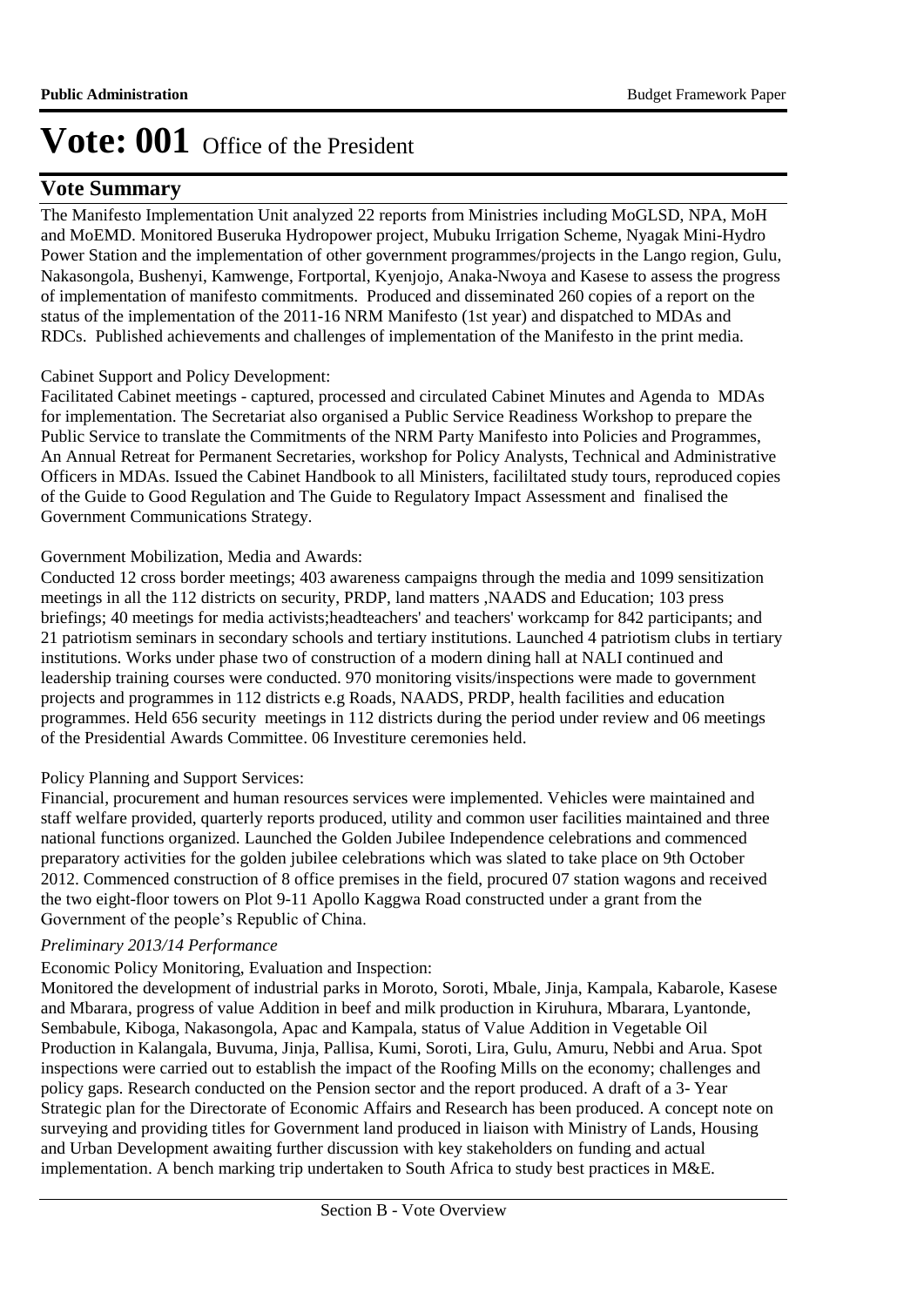## **Vote Summary**

The Manifesto Implementation Unit produced 10 copies on the status of Manifesto implementation and disseminated to key stakeholders. Monitored Bushenyi and Kasese Banana projects and Mubuku Irrigation Scheme. The documentary on Manifesto implementation updated.

### Cabinet Support and Policy Development:

The Cabinet Secretariat supported Cabinet by ensuring that all Cabinet meetings were facilitated and decisions were captured. In particular, 12 Agenda and 12 sets of Minutes were issued to Permanent Secretaries; 42 draft Cabinet submissions were reviewed for accuracy and quality within 08 working days and 1,037 extracts of Cabinet decisions issued to Ministers, Ministers of State and Permanent Secretaries.

A mission to Ontario, Canada took place from 10th to 25th August 2013 to commence development of the training curriculum for the Policy capacity, while two (2) Cabinet Officers were supported to attend a training in Public Policy Analysis and 1 Officer attended training in Leadership and Change Management facilitated by the Eastern and Southern African Management Institute (ESAMI) in Tanzania and South Africa respectively.

The Cabinet Secretariat is in the process of organizing a Cabinet Retreat scheduled to take place during the second Quarter.

The Cabinet Handbook and the guide to Policy Development & Management were revised and the procurement process to reprint them has been initiated.

### Government Mobilization, Media and Awards:

In a bid to mobilize the population for development, the sector carried out 502 sensitization meetings in 112 districts on Government Programmes and Policies; conducted awareness campaigns and programmes in the districts i.e. 79 Radio Talk shows were held to create awareness and explain Government policies and programmes; held a retreat of Ministers and Technical Officers to review resolutions made during the regional workshops of the RDCs and DRDCs from 28th -30th August 2013 in Mbarara. The resolutions are now being implemented. In an effort to ensure consistent and accurate reflection of Uganda in the media, the sector organized 148 radio talk shows and 23 TV talk shows attended by government officials; accredited 132 International journalists and 540 local journalists in as well as issuing 15 Statements and Opinions to rebut misinformation on government programs. These were backed up by 139 Articles and letters were published in the New Vision, Daily Monitor, Weekly Observer and Uganda Media Centre website. The sector is also in the process of producing a Handbook for RDCs to ensure that RDCs disseminate right and collaborated information.

### Policy Planning and Support Services:

Under the Vote Function of Policy, Planning and Support services, the sector organized 03 (three) Technical Working Group and 02 (two) Sector Working group meetings; facilitated the Secretariat activities, and coordinated and submitted to OPM Vote contributions to Government Annual Performance Report for FY 2012/13.

As part of the efforts to build Government offices, construction is on-going at Butaleja and Rubirizi while the works at Amuru site are expected to be completed by the end of year 2013. The procurement of four units of pickup vehicles is at contract approval stage, while 395 tyres were procured.

### **Table V2.1: Past and 2014/15 Key Vote Outputs\***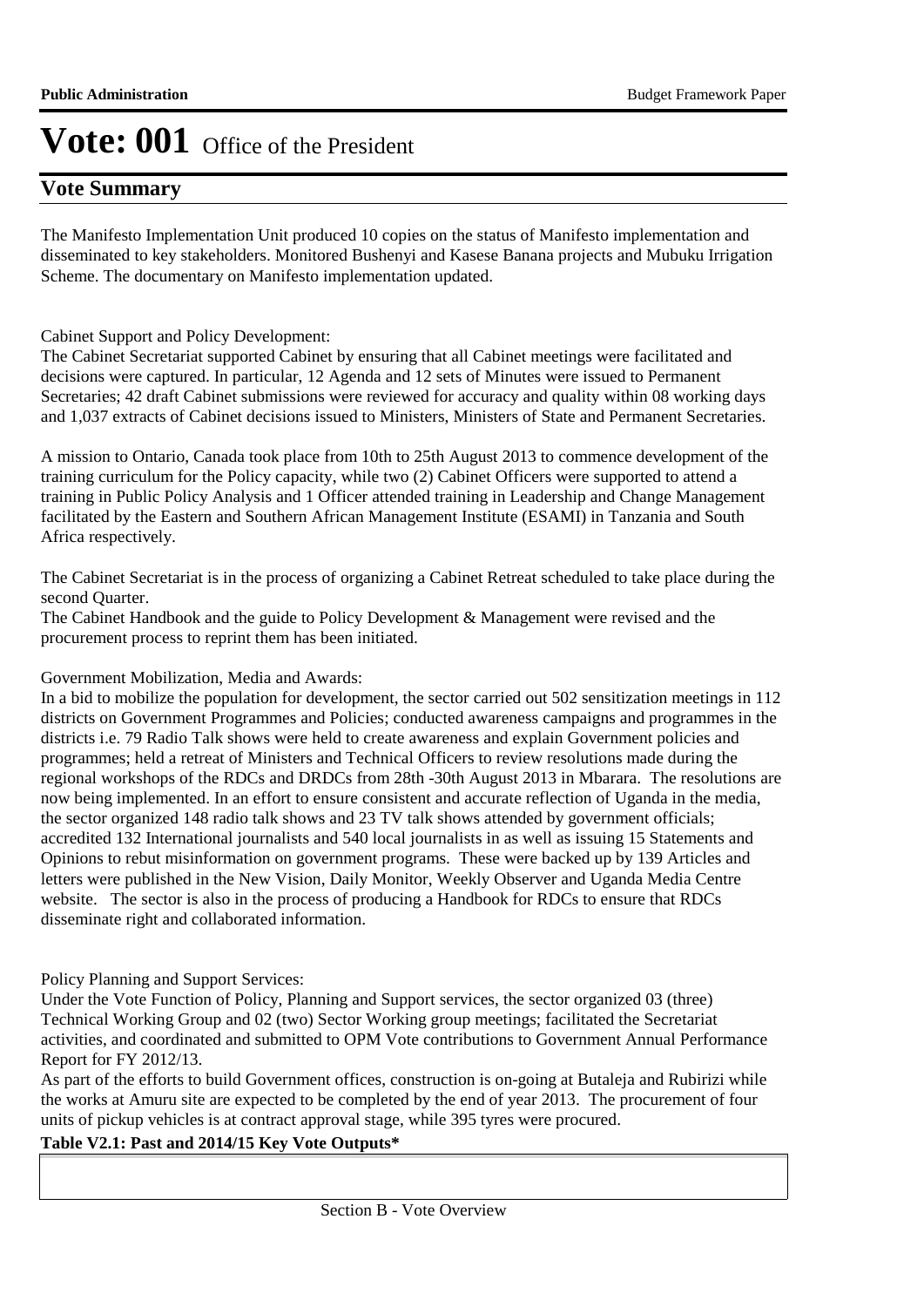| Vote, Vote Function<br><b>Key Output</b>                                                           | <b>Approved Budget and</b><br><b>Planned outputs</b>                                                                                                                                                                                                                                             | 2013/14 | <b>Spending and Outputs</b><br><b>Achieved by End Dec</b>                                                                                                                                                                                                                                                                                                                                                                                                                                                                                                                                                                                                                                                                                                                          |       | 2014/15<br><b>Proposed Budget and</b><br><b>Planned Outputs</b>                                                                                                                                                                                                                                                                              |
|----------------------------------------------------------------------------------------------------|--------------------------------------------------------------------------------------------------------------------------------------------------------------------------------------------------------------------------------------------------------------------------------------------------|---------|------------------------------------------------------------------------------------------------------------------------------------------------------------------------------------------------------------------------------------------------------------------------------------------------------------------------------------------------------------------------------------------------------------------------------------------------------------------------------------------------------------------------------------------------------------------------------------------------------------------------------------------------------------------------------------------------------------------------------------------------------------------------------------|-------|----------------------------------------------------------------------------------------------------------------------------------------------------------------------------------------------------------------------------------------------------------------------------------------------------------------------------------------------|
| Vote: 001 Office of the President                                                                  |                                                                                                                                                                                                                                                                                                  |         |                                                                                                                                                                                                                                                                                                                                                                                                                                                                                                                                                                                                                                                                                                                                                                                    |       |                                                                                                                                                                                                                                                                                                                                              |
| Vote Function: 1601 Economic Policy Monitoring, Evaluation & Inspection                            |                                                                                                                                                                                                                                                                                                  |         |                                                                                                                                                                                                                                                                                                                                                                                                                                                                                                                                                                                                                                                                                                                                                                                    |       |                                                                                                                                                                                                                                                                                                                                              |
| <b>Output: 160101</b>                                                                              |                                                                                                                                                                                                                                                                                                  |         | Monitoring the performance of government policies, programmes and projects                                                                                                                                                                                                                                                                                                                                                                                                                                                                                                                                                                                                                                                                                                         |       |                                                                                                                                                                                                                                                                                                                                              |
| Description of Outputs:                                                                            | framework as regards<br>commercial farming, marketing<br>and agro-processing.                                                                                                                                                                                                                    |         | Monitoring conducted to assess Monitored the development of<br>the implementation of the PMA industrial parks in Moroto,<br>Soroti, Mbale, Jinja, Kampala,<br>Kabarole, Kasese and Mbarara<br>and a report has been compiled.<br>Initial data collection completed<br>for Value Addition in beef and<br>milk production and field visits<br>undertaken in the districts of<br>Kiruhura, Mbarara, Lyantonde,<br>Sembabule, Kiboga,<br>Nakasongola, Apac and<br>Kampala. The report is being<br>prepared.<br>Initial data collection completed<br>for Value Addition in Vegetable<br>Oil Production and field visits<br>undertaken in the districts of<br>Kalangala, Buvuma, Jinja,<br>Pallisa, Kumi, Soroti, Lira,<br>Gulu, Amuru, Nebbi and Arua.<br>The report is being prepared. |       | Development projects<br>monitored to assess increase in<br>access to water for production<br>with focus on irrigation schemes<br>and water harvesting<br>technologies in order to increase<br>productivity and stimulate<br>economic growth.<br>Initiatives in energy production:<br>hydro-power, solar and biogas<br>Monitored.             |
| Performance Indicators:                                                                            |                                                                                                                                                                                                                                                                                                  |         |                                                                                                                                                                                                                                                                                                                                                                                                                                                                                                                                                                                                                                                                                                                                                                                    |       |                                                                                                                                                                                                                                                                                                                                              |
| Percentage of follow up<br>action undertaken on issues<br>identified from monitoring<br>exercises. | 70                                                                                                                                                                                                                                                                                               |         | 20                                                                                                                                                                                                                                                                                                                                                                                                                                                                                                                                                                                                                                                                                                                                                                                 |       | 100                                                                                                                                                                                                                                                                                                                                          |
| Number of public<br>programmes/projects<br>inspected in a year.                                    | 6                                                                                                                                                                                                                                                                                                |         | $\overline{c}$                                                                                                                                                                                                                                                                                                                                                                                                                                                                                                                                                                                                                                                                                                                                                                     |       | 4                                                                                                                                                                                                                                                                                                                                            |
| Output Cost: UShs Bn:                                                                              |                                                                                                                                                                                                                                                                                                  | 0.623   | $UShs Bn$ :                                                                                                                                                                                                                                                                                                                                                                                                                                                                                                                                                                                                                                                                                                                                                                        | 0.116 | <b>UShs Bn:</b><br>0.623                                                                                                                                                                                                                                                                                                                     |
| <b>Output: 160102</b>                                                                              | <b>Economic policy implementation</b>                                                                                                                                                                                                                                                            |         |                                                                                                                                                                                                                                                                                                                                                                                                                                                                                                                                                                                                                                                                                                                                                                                    |       |                                                                                                                                                                                                                                                                                                                                              |
| Description of Outputs:                                                                            | Inspections carried out to assess<br>the performance of the transport<br>sector in the country and<br>Stakeholder consultative<br>meetings held on policy issues<br>aimed at generating actionable<br>recommendations for line<br>MDAs to present them to the<br>attention of Cabinet for action |         | Background data is being<br>collected on the performance of<br>the transport sector in regards to<br>accessibility, facilitation of<br>internal and external trade and<br>promotion of tourism.                                                                                                                                                                                                                                                                                                                                                                                                                                                                                                                                                                                    |       | <b>Inspection conducted to assess</b><br>progress on the project to<br>rehabilitate government schools<br>and district hospitals.<br>Progress of infrastructure in the<br>upstream oil and gas sector<br><b>Inspected and dialogue</b><br>meetings held on monitoring<br>findings to generate<br>recommendations for policy<br>intervention. |
| Performance Indicators:                                                                            |                                                                                                                                                                                                                                                                                                  |         |                                                                                                                                                                                                                                                                                                                                                                                                                                                                                                                                                                                                                                                                                                                                                                                    |       |                                                                                                                                                                                                                                                                                                                                              |
| Proportion of follow up<br>actions implemented by<br>MDAs as a result of dialogue<br>meetings held | 60                                                                                                                                                                                                                                                                                               |         | 15                                                                                                                                                                                                                                                                                                                                                                                                                                                                                                                                                                                                                                                                                                                                                                                 |       |                                                                                                                                                                                                                                                                                                                                              |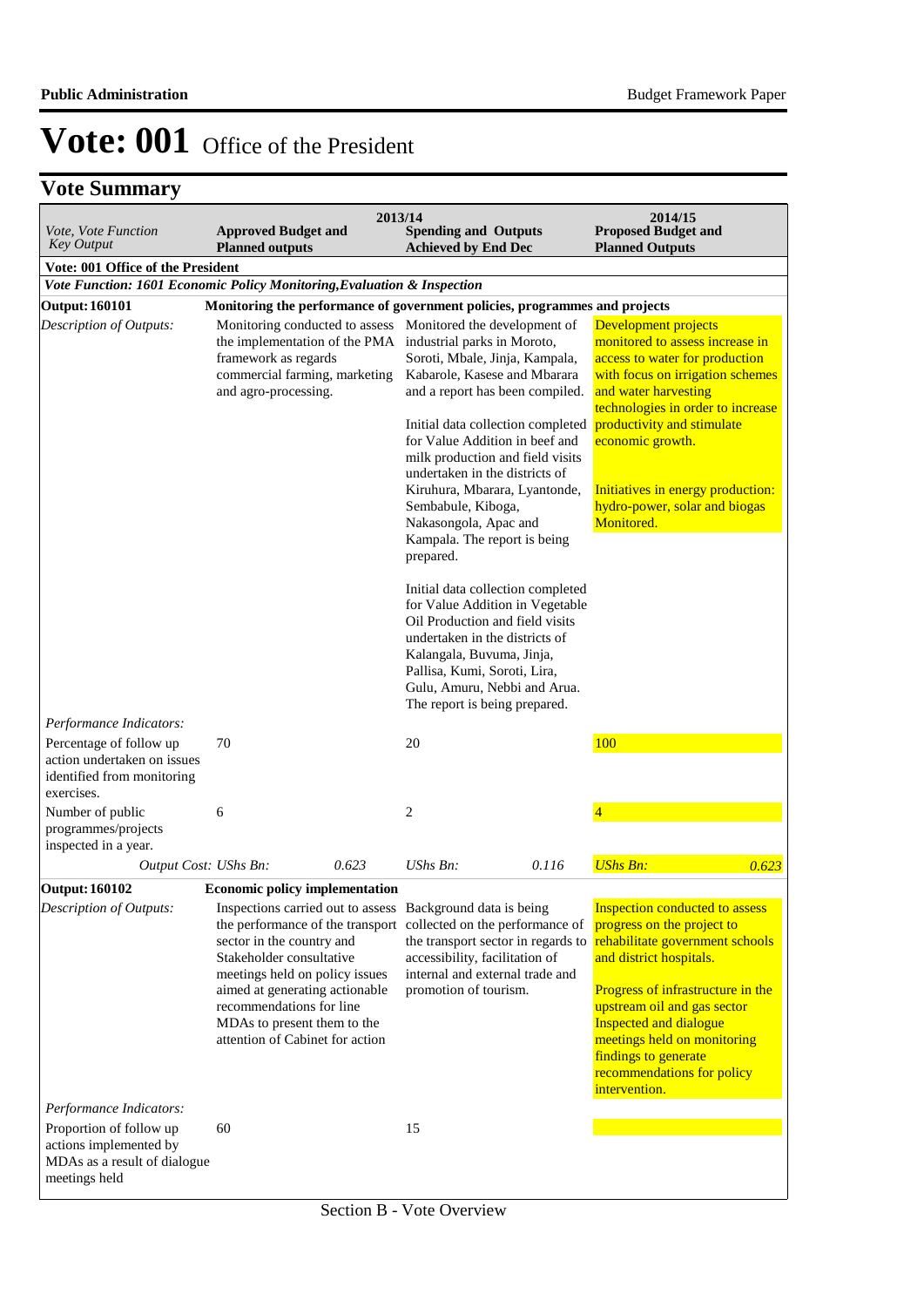|                 |                                                                              |                                                                                                                                                                                                                                                                                                                                                                                                                                                                                                  |                                                                                                                                                                    | 2014/15<br><b>Proposed Budget and</b><br><b>Planned Outputs</b>                                                                                                                                                                                                                                                                                                                                                                                                                                                                                                                                                                                                                                                                                                                                                                                                                                                                                |                                                                                                             |
|-----------------|------------------------------------------------------------------------------|--------------------------------------------------------------------------------------------------------------------------------------------------------------------------------------------------------------------------------------------------------------------------------------------------------------------------------------------------------------------------------------------------------------------------------------------------------------------------------------------------|--------------------------------------------------------------------------------------------------------------------------------------------------------------------|------------------------------------------------------------------------------------------------------------------------------------------------------------------------------------------------------------------------------------------------------------------------------------------------------------------------------------------------------------------------------------------------------------------------------------------------------------------------------------------------------------------------------------------------------------------------------------------------------------------------------------------------------------------------------------------------------------------------------------------------------------------------------------------------------------------------------------------------------------------------------------------------------------------------------------------------|-------------------------------------------------------------------------------------------------------------|
|                 |                                                                              |                                                                                                                                                                                                                                                                                                                                                                                                                                                                                                  |                                                                                                                                                                    | $\overline{2}$                                                                                                                                                                                                                                                                                                                                                                                                                                                                                                                                                                                                                                                                                                                                                                                                                                                                                                                                 |                                                                                                             |
|                 | 0.326                                                                        | <b>UShs Bn:</b>                                                                                                                                                                                                                                                                                                                                                                                                                                                                                  | 0.026                                                                                                                                                              | <b>UShs Bn:</b>                                                                                                                                                                                                                                                                                                                                                                                                                                                                                                                                                                                                                                                                                                                                                                                                                                                                                                                                | 0.326                                                                                                       |
|                 |                                                                              |                                                                                                                                                                                                                                                                                                                                                                                                                                                                                                  |                                                                                                                                                                    |                                                                                                                                                                                                                                                                                                                                                                                                                                                                                                                                                                                                                                                                                                                                                                                                                                                                                                                                                |                                                                                                             |
| Microfinance    |                                                                              |                                                                                                                                                                                                                                                                                                                                                                                                                                                                                                  |                                                                                                                                                                    | National employment policy<br>reviewed and selected PPP<br>initiatives analysed.<br><b>Approval and implementation</b><br>of the three year Strategic Plan                                                                                                                                                                                                                                                                                                                                                                                                                                                                                                                                                                                                                                                                                                                                                                                     |                                                                                                             |
|                 | 0.265                                                                        | UShs Bn:                                                                                                                                                                                                                                                                                                                                                                                                                                                                                         | 0.032                                                                                                                                                              | <b>UShs Bn:</b>                                                                                                                                                                                                                                                                                                                                                                                                                                                                                                                                                                                                                                                                                                                                                                                                                                                                                                                                | 0.265                                                                                                       |
| <b>UShs Bn:</b> |                                                                              |                                                                                                                                                                                                                                                                                                                                                                                                                                                                                                  |                                                                                                                                                                    |                                                                                                                                                                                                                                                                                                                                                                                                                                                                                                                                                                                                                                                                                                                                                                                                                                                                                                                                                | 1.572                                                                                                       |
|                 |                                                                              |                                                                                                                                                                                                                                                                                                                                                                                                                                                                                                  |                                                                                                                                                                    |                                                                                                                                                                                                                                                                                                                                                                                                                                                                                                                                                                                                                                                                                                                                                                                                                                                                                                                                                |                                                                                                             |
|                 |                                                                              |                                                                                                                                                                                                                                                                                                                                                                                                                                                                                                  |                                                                                                                                                                    |                                                                                                                                                                                                                                                                                                                                                                                                                                                                                                                                                                                                                                                                                                                                                                                                                                                                                                                                                |                                                                                                             |
| submissions.    |                                                                              |                                                                                                                                                                                                                                                                                                                                                                                                                                                                                                  |                                                                                                                                                                    | 60 Agenda and Minutes issued<br>to Ministers and Ministers of<br>State.<br>12 Agenda and 12 sets of<br>minutes issued to all PS';<br>248 draft cabinet submissions<br>4,800 extracts of cabinet<br>decisions issued to ministers<br>and PS';<br>Returns on implementation of<br>Cabinet decisions placed on the<br>Cabinet Agenda every month;                                                                                                                                                                                                                                                                                                                                                                                                                                                                                                                                                                                                 |                                                                                                             |
|                 | meetings held with MDAs to<br>Output Cost: UShs Bn:<br>Output Cost: UShs Bn: | <b>Approved Budget and</b><br><b>Planned outputs</b><br>Policies reviewed to identify<br>policy weaknesses with the aim<br>of generating actionable<br>recommendations for policy<br>development. This will be in<br>the: Energy sector (Oil and<br>Gas), Pension, Insurance and<br><b>Cabinet meetings supported</b><br>1.Proportion(Percentage) of<br>Cabinet decisions<br>4 working days after<br>confirmation of Minutes by<br>Cabinet. 2. Average time(days)<br>taken to scrutinise Cabinet | 2013/14<br><b>Economic Research and Information</b><br>1.572 UShs Bn:<br>Vote Function: 1602 Cabinet Support and Policy Development<br>communicated to MDAs within | <b>Spending and Outputs</b><br><b>Achieved by End Dec</b><br>the Pension sector and the<br>report is in draft form.<br>Spot Inspections carried out to<br>establish the impact of the<br>Roofing Mills on the economy;<br>challenges and policy gaps. A<br>report produced.<br>A draft of a 3- Year Strategic<br>plan for the Directorate of<br>Economic Affairs and Research<br>has been produced.<br>A concept note on surveying<br>and providing titles for<br>Government land produced in<br>liaison with Ministry of Lands,<br>Housing and Urban<br>Development awaiting further<br>discussion with key<br>stakeholders on funding and<br>actual implementation.<br>12 Agenda and 12 sets of<br>Minutes issued to all Ministers<br>and Ministers of State; 42 draft<br>Cabinet submissions reviewed<br>for advocasy and quality within<br>08 working days and 1,037<br>extracts of Cabinet decisions<br>issued to Ministers, Ministers of | Research has been conducted on<br>0.607 UShs Bn:<br>State and Permanent Secretaries. reviewed for adequacy; |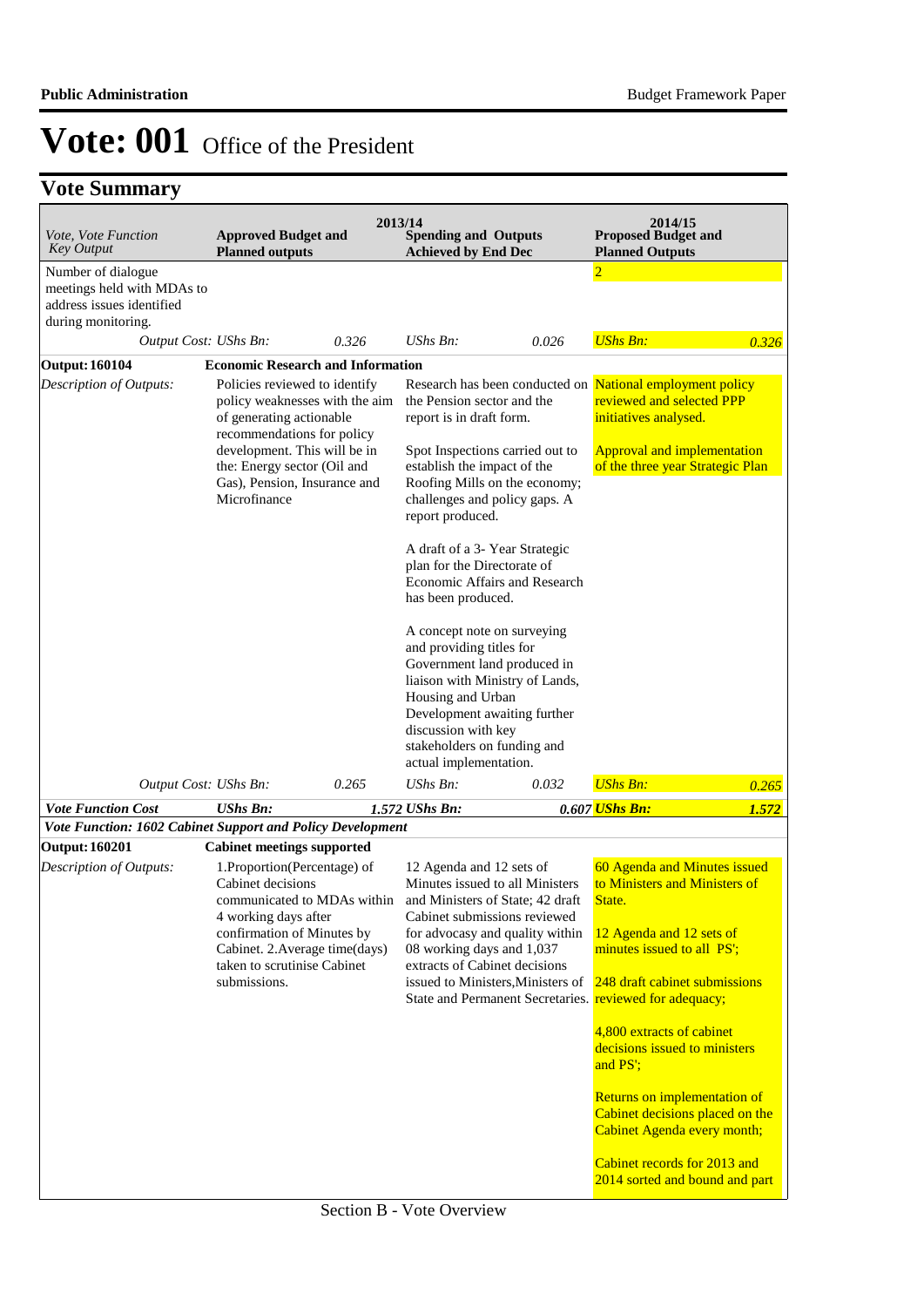| Vote, Vote Function<br><b>Key Output</b>                                | <b>Approved Budget and</b><br><b>Planned outputs</b>                                                                                                                                                                                                                                                                                                                                                                                                      | 2013/14<br><b>Spending and Outputs</b><br><b>Achieved by End Dec</b>                                                                                                                                                                                                                                                                                                                                                                                                                                                                                                                                                                                                                                                                                                                                                                                                                                               | 2014/15<br><b>Proposed Budget and</b><br><b>Planned Outputs</b>                                                                                                                                                                                                                                                                                                                                                                                              |
|-------------------------------------------------------------------------|-----------------------------------------------------------------------------------------------------------------------------------------------------------------------------------------------------------------------------------------------------------------------------------------------------------------------------------------------------------------------------------------------------------------------------------------------------------|--------------------------------------------------------------------------------------------------------------------------------------------------------------------------------------------------------------------------------------------------------------------------------------------------------------------------------------------------------------------------------------------------------------------------------------------------------------------------------------------------------------------------------------------------------------------------------------------------------------------------------------------------------------------------------------------------------------------------------------------------------------------------------------------------------------------------------------------------------------------------------------------------------------------|--------------------------------------------------------------------------------------------------------------------------------------------------------------------------------------------------------------------------------------------------------------------------------------------------------------------------------------------------------------------------------------------------------------------------------------------------------------|
|                                                                         |                                                                                                                                                                                                                                                                                                                                                                                                                                                           |                                                                                                                                                                                                                                                                                                                                                                                                                                                                                                                                                                                                                                                                                                                                                                                                                                                                                                                    | of 2015 sorted;                                                                                                                                                                                                                                                                                                                                                                                                                                              |
|                                                                         |                                                                                                                                                                                                                                                                                                                                                                                                                                                           |                                                                                                                                                                                                                                                                                                                                                                                                                                                                                                                                                                                                                                                                                                                                                                                                                                                                                                                    | <b>6 Cabinet Committee meetings</b><br>facilitated:                                                                                                                                                                                                                                                                                                                                                                                                          |
|                                                                         |                                                                                                                                                                                                                                                                                                                                                                                                                                                           |                                                                                                                                                                                                                                                                                                                                                                                                                                                                                                                                                                                                                                                                                                                                                                                                                                                                                                                    | <b>Ceremonial functions of</b><br>Cabinet managed                                                                                                                                                                                                                                                                                                                                                                                                            |
| Performance Indicators:                                                 |                                                                                                                                                                                                                                                                                                                                                                                                                                                           |                                                                                                                                                                                                                                                                                                                                                                                                                                                                                                                                                                                                                                                                                                                                                                                                                                                                                                                    |                                                                                                                                                                                                                                                                                                                                                                                                                                                              |
| Average time taken to<br>communicate Cabinet<br>decisions to MDAs after |                                                                                                                                                                                                                                                                                                                                                                                                                                                           | 100                                                                                                                                                                                                                                                                                                                                                                                                                                                                                                                                                                                                                                                                                                                                                                                                                                                                                                                | $\overline{\mathbf{3}}$                                                                                                                                                                                                                                                                                                                                                                                                                                      |
| confirmation of minutes.                                                |                                                                                                                                                                                                                                                                                                                                                                                                                                                           |                                                                                                                                                                                                                                                                                                                                                                                                                                                                                                                                                                                                                                                                                                                                                                                                                                                                                                                    | 8                                                                                                                                                                                                                                                                                                                                                                                                                                                            |
| Average number of days<br>taken to scrutinize Cabinet<br>submissions    |                                                                                                                                                                                                                                                                                                                                                                                                                                                           | 100                                                                                                                                                                                                                                                                                                                                                                                                                                                                                                                                                                                                                                                                                                                                                                                                                                                                                                                |                                                                                                                                                                                                                                                                                                                                                                                                                                                              |
|                                                                         | 1.580<br>Output Cost: UShs Bn:                                                                                                                                                                                                                                                                                                                                                                                                                            | UShs Bn:<br>0.305                                                                                                                                                                                                                                                                                                                                                                                                                                                                                                                                                                                                                                                                                                                                                                                                                                                                                                  | <b>UShs Bn:</b><br>1.580                                                                                                                                                                                                                                                                                                                                                                                                                                     |
| <b>Output: 160203</b>                                                   | <b>Capacityfor policy formulation strengthened</b>                                                                                                                                                                                                                                                                                                                                                                                                        |                                                                                                                                                                                                                                                                                                                                                                                                                                                                                                                                                                                                                                                                                                                                                                                                                                                                                                                    |                                                                                                                                                                                                                                                                                                                                                                                                                                                              |
| Description of Outputs:                                                 | Comprehensive Long Term<br>Policy Capacity Development<br>Plan for the Public Service<br>Developed. Needs Assessment<br>Report on Policy Capacity in<br>MDAs developed and<br>disseminated to all MDAs. Top<br>and Senior Managers in<br>Ministries and Departments<br>trained in Policy Formulation<br>and Management. Government<br><b>Strategic Communications</b><br>facilitated. Policy Resource<br>Materials developed and<br>disseminated to MDAs. | 1. A mission to Ontario, Canada<br>took place from 10th to 25th<br>August 2013 to commence<br>development of the training<br>curriculum for the Policy<br>Analysis function.<br>2. 2 Cabinet Officers attended<br>training in Public Policy<br>Analysis and 1 Officer attended<br>training in Leadership and<br>Change Management facilitated<br>by the Eastern and Southern<br>African Management<br>Institute(ESAMI) in Tanzania<br>and South Africa respectively.<br>3. A retreat for Permanent<br>Secretaries was organised by the Public Service to review and<br>Eastern and Southern African<br>Management Institute(ESAMI)<br>and the Cabinet Secretariat is in<br>the process of organising a<br>Cabinet Retreat scheduled to<br>take place during the second<br>quarter.<br>4. The Cabinet Handbook was<br>revised and the procurement<br>process for printing the revised<br>version has commenced. The | Commenced implementation of<br>the Comprehensive Long Term<br><b>Policy Capacity Development</b><br>Plan for the Public Service.<br><b>Implement the Regulatory Best</b><br><b>Practice Framework;</b><br>Train / induct newly recruited<br>staff;<br><b>Hold meetings for policy</b><br>practioners;<br>Complete the computerisation<br>of Cabinet Memos;<br><b>Provide support to Ministry of</b><br>establish competencies for<br><b>Policy Analysts.</b> |
|                                                                         |                                                                                                                                                                                                                                                                                                                                                                                                                                                           | guide to Policy Development<br>and Management in Uganda is<br>being reviewed to come up with<br>an updated version for printing<br>and distribution to<br>Ministries, Departments and<br>Agencies.                                                                                                                                                                                                                                                                                                                                                                                                                                                                                                                                                                                                                                                                                                                 |                                                                                                                                                                                                                                                                                                                                                                                                                                                              |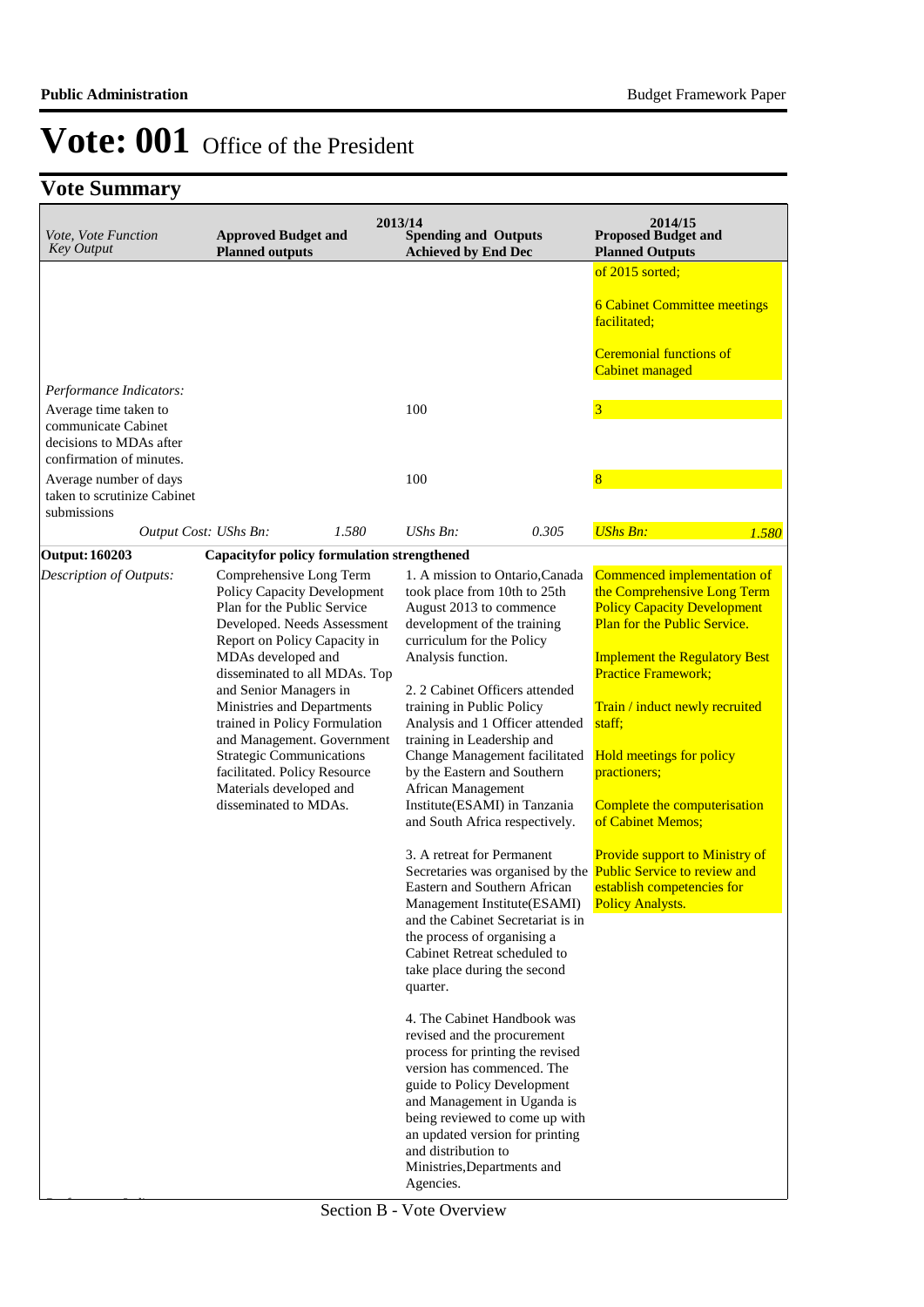| Vote, Vote Function<br><b>Key Output</b>                                                  | <b>Approved Budget and</b><br><b>Planned outputs</b>                                                                                       | 2013/14 | <b>Spending and Outputs</b><br><b>Achieved by End Dec</b>                                                                        |                                  | 2014/15<br><b>Proposed Budget and</b><br><b>Planned Outputs</b>                                                                                  |       |
|-------------------------------------------------------------------------------------------|--------------------------------------------------------------------------------------------------------------------------------------------|---------|----------------------------------------------------------------------------------------------------------------------------------|----------------------------------|--------------------------------------------------------------------------------------------------------------------------------------------------|-------|
| Status of the implementation<br>of the comprehensive long<br>term policy development plan |                                                                                                                                            |         |                                                                                                                                  |                                  | Continue implementation of the<br><b>Comprehensive Policy Capacity</b><br>Development Plan and<br>undertake a review of its short<br>term impact |       |
| Output Cost: UShs Bn:                                                                     |                                                                                                                                            | 0.862   | $UShs Bn$ :                                                                                                                      | 0.089                            | <b>UShs Bn:</b>                                                                                                                                  | 0.862 |
| <b>Vote Function Cost</b>                                                                 | <b>UShs Bn:</b>                                                                                                                            |         | 2.442 UShs Bn:                                                                                                                   |                                  | 0.933 UShs Bn:                                                                                                                                   | 2.442 |
| Vote Function: 1603 Government Mobilisation, Media and Awards                             |                                                                                                                                            |         |                                                                                                                                  |                                  |                                                                                                                                                  |       |
| <b>Output: 160352</b>                                                                     | <b>Mobilisation and Implementation Monitoring</b>                                                                                          |         |                                                                                                                                  |                                  |                                                                                                                                                  |       |
| Description of Outputs:                                                                   | Sensitisation and awareness<br>campaign programmes<br>conducted in all districts.<br>Government programs<br>monitored. National Patriotism |         | meetings were carried out in<br>112 districts on Government<br>Programmes and Policies.                                          | Sensitization meetings i.e. 502  | <b>Sensitisation and awareness</b><br>campaign programmes<br>conducted in all districts.                                                         |       |
|                                                                                           | Secretariat offices staffed and<br>equipped. Patriotism clubs<br>coordinated country wide.                                                 |         | Awareness campaigns<br>the districts i.e. 79 Radio Talk                                                                          | programmes were conducted in     | Government programs<br>monitored.                                                                                                                |       |
|                                                                                           |                                                                                                                                            |         | shows were held to create<br>awareness and explain<br>Government policies and                                                    |                                  | <b>Regional Workshops for</b><br><b>RDCs/DRDCs held.</b>                                                                                         |       |
|                                                                                           |                                                                                                                                            |         | programmes.<br>Held a retreat of Ministers and<br>resolutions made during the                                                    | Technical Officers to review the | <b>Leadership training programs</b><br>provided at the National<br><b>Leadership Institute</b><br>Kyankwanzi.                                    |       |
|                                                                                           |                                                                                                                                            |         | regional workshops of the<br>30th August 2013 in Mbarara.                                                                        | RDCs and DRDCs from 28th -       |                                                                                                                                                  |       |
|                                                                                           |                                                                                                                                            |         | 342 Government programmes<br>and projects wre monitored in<br>the districts.                                                     |                                  |                                                                                                                                                  |       |
|                                                                                           |                                                                                                                                            |         | The Office is in the process of<br>producing a Handbook for<br>RDCs to ensure that RDCs<br>disseminate the right<br>information. |                                  |                                                                                                                                                  |       |
|                                                                                           |                                                                                                                                            |         | Trained 202 Uganda Revenue<br>July to August 2013.                                                                               | Authority Graduate Trainees in   |                                                                                                                                                  |       |
|                                                                                           |                                                                                                                                            |         | Construction of 02 new water<br>borne toilets is at the final<br>stages.                                                         |                                  |                                                                                                                                                  |       |
|                                                                                           |                                                                                                                                            |         | Tarmacking of the internal<br>roads: 50% done.                                                                                   |                                  |                                                                                                                                                  |       |
|                                                                                           |                                                                                                                                            |         | Improvement of the range<br>ground: 60% done.                                                                                    |                                  |                                                                                                                                                  |       |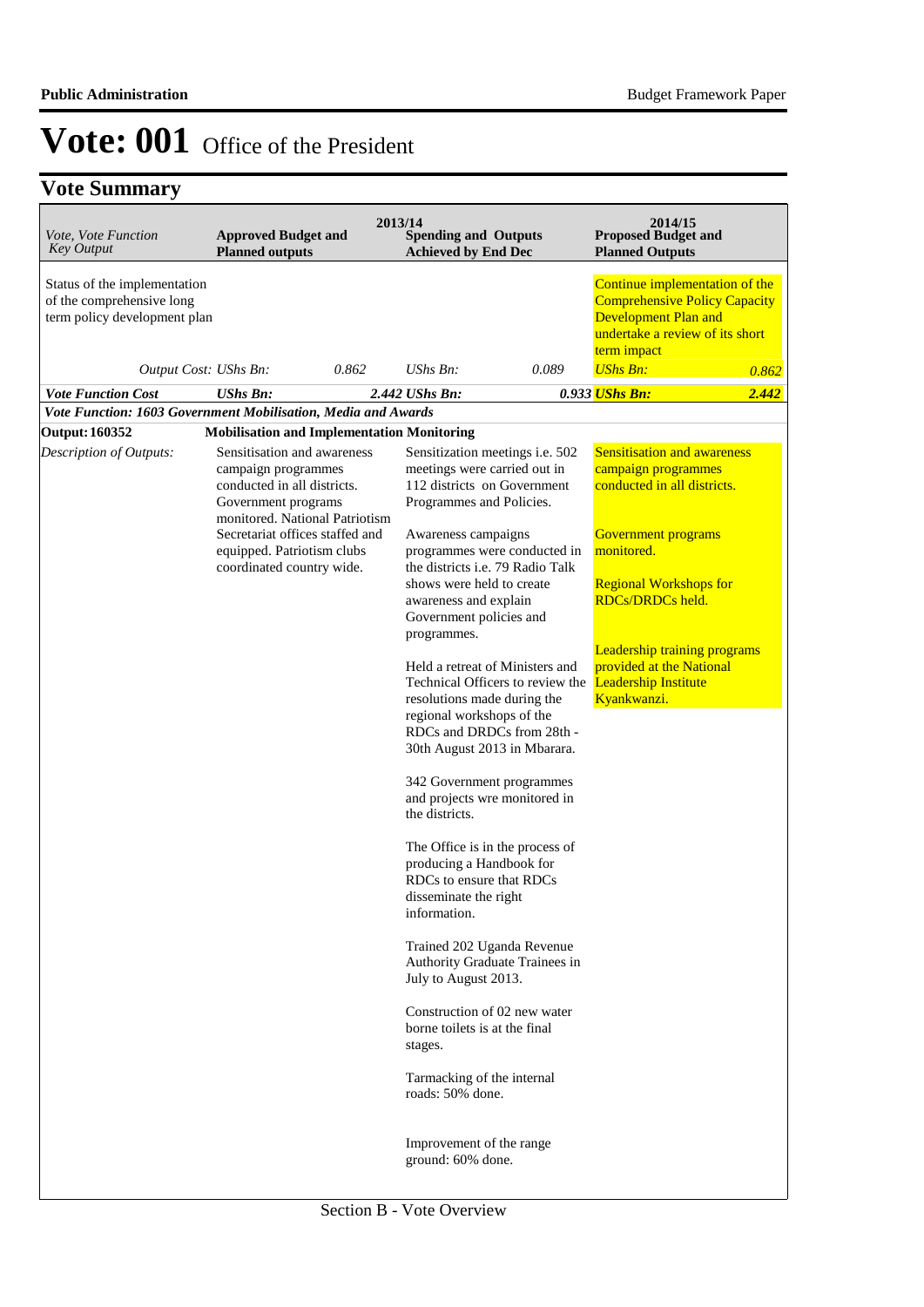## **Vote Summary**

| Vote, Vote Function<br><b>Key Output</b>                                                                                    | <b>Approved Budget and</b><br><b>Planned outputs</b>                                          | 2013/14 | <b>Spending and Outputs</b><br><b>Achieved by End Dec</b>                                     |       | 2014/15<br><b>Proposed Budget and</b><br><b>Planned Outputs</b>                                       |        |
|-----------------------------------------------------------------------------------------------------------------------------|-----------------------------------------------------------------------------------------------|---------|-----------------------------------------------------------------------------------------------|-------|-------------------------------------------------------------------------------------------------------|--------|
|                                                                                                                             |                                                                                               |         | Construction of the new quarter<br>guard: 75% done.                                           |       |                                                                                                       |        |
|                                                                                                                             |                                                                                               |         | Fencing NALI land: 10% done.                                                                  |       |                                                                                                       |        |
|                                                                                                                             |                                                                                               |         | Desilting of the dams: 20%<br>done.                                                           |       |                                                                                                       |        |
| Performance Indicators:                                                                                                     |                                                                                               |         |                                                                                               |       |                                                                                                       |        |
| Percentage of RDCs meeting 100<br>agreed objectives                                                                         |                                                                                               |         | 80                                                                                            |       | 100                                                                                                   |        |
| Percentage of follow up<br>action taken as a result of<br>Monitoring of government<br>projects/programmes by<br><b>RDCs</b> | 100                                                                                           |         | 100                                                                                           |       | 100                                                                                                   |        |
| Output Cost: UShs Bn:                                                                                                       |                                                                                               | 9.128   | $UShs Bn$ :                                                                                   | 2.510 | $UShs Bn:$                                                                                            | 6.711  |
| Output Cost Excl. Ext Fin. UShs Bn:                                                                                         |                                                                                               | 7.877   | $UShs Bn$ :                                                                                   | 2.510 | <b>UShs Bn:</b>                                                                                       | 6.711  |
| <b>Vote Function Cost</b>                                                                                                   | <b>UShs Bn:</b>                                                                               |         | 13.223 UShs Bn:                                                                               |       | 5.118 UShs Bn:                                                                                        | 11.672 |
| VF Cost Excl. Ext Fin.                                                                                                      | <b>UShs Bn</b>                                                                                | 11.972  | <b>UShs Bn</b>                                                                                |       | 5.118 UShs Bn                                                                                         | 11.672 |
| Vote Function: 1604 Coordination of the Security Sector                                                                     |                                                                                               |         |                                                                                               |       |                                                                                                       |        |
| <b>Output: 160401</b>                                                                                                       | <b>Coordination of Security Services</b>                                                      |         |                                                                                               |       |                                                                                                       |        |
| <b>Description of Outputs:</b>                                                                                              | Security Agencies coordinated.<br>Security guideline issued. Inter<br>agency reports analysed |         | Security Agencies coordinated.<br>Security guideline issued. Inter<br>agency reports analysed |       | <b>Security Agencies coordinated.</b><br>Security guideline issued.<br>Inter agency reports analysed. |        |
| Output Cost: UShs Bn:                                                                                                       |                                                                                               | 3.940   | $UShs Bn$ :                                                                                   | 2.336 | <b>UShs Bn:</b>                                                                                       | 3.940  |
| <b>Vote Function Cost</b>                                                                                                   | <b>UShs Bn:</b>                                                                               |         | 3.940 UShs Bn:                                                                                |       | 4.963 UShs Bn:                                                                                        | 3.940  |
| Vote Function: 1649 Policy, Planning and Support Services                                                                   |                                                                                               |         |                                                                                               |       |                                                                                                       |        |
| <b>Vote Function Cost</b>                                                                                                   | <b>UShs Bn:</b>                                                                               |         | 17.142 UShs Bn:                                                                               |       | 7.659 UShs Bn:                                                                                        | 16.766 |
| <b>Cost of Vote Services:</b>                                                                                               | $UShs Bn$ :                                                                                   |         | 37.729 UShs Bn:                                                                               |       | 19.280 UShs Bn:                                                                                       | 36.392 |
| Vote Cost Excl. Ext Fin.                                                                                                    | <b>UShs Bn</b>                                                                                |         | 37.068 UShs Bn                                                                                |       | 19.280 UShs Bn                                                                                        | 36.392 |

*\* Excluding Taxes and Arrears*

### *2014/15 Planned Outputs*

## Economic Policy Monitoring, Evaluation & Inspection:

The vote plans to monitor development projects aimed at increasing water for production with focus on irrigation schemes and water harvesting technologies in order to increase productivity and stimulate economic growth; and initiatives in energy production: hydro-power, solar and biogas. Inspections will be carried out to assess the progress on the project to rehabilitate government schools and district hospitals and the development of infrastructure in the upstream oil and gas sector. Dialogue meetings will be held to discuss monitoring findings to generate recommendations for policy intervention. Review the National employment policy and analyze selected Public Private Partnership initiatives.

Cabinet Support and Policy Development:

The Sector plans to reduce the time within which Cabinet Decisions are communicated to MDAs to (3) three working days after confirmation of Minutes by the Cabinet in a bid to improve the provision of Secretariat and Logistical support to Cabinet and its Committees; Reduce the average time taken to scrutinize Cabinet Submissions from (10) ten days to (8) eight days as a result of increased capacity arising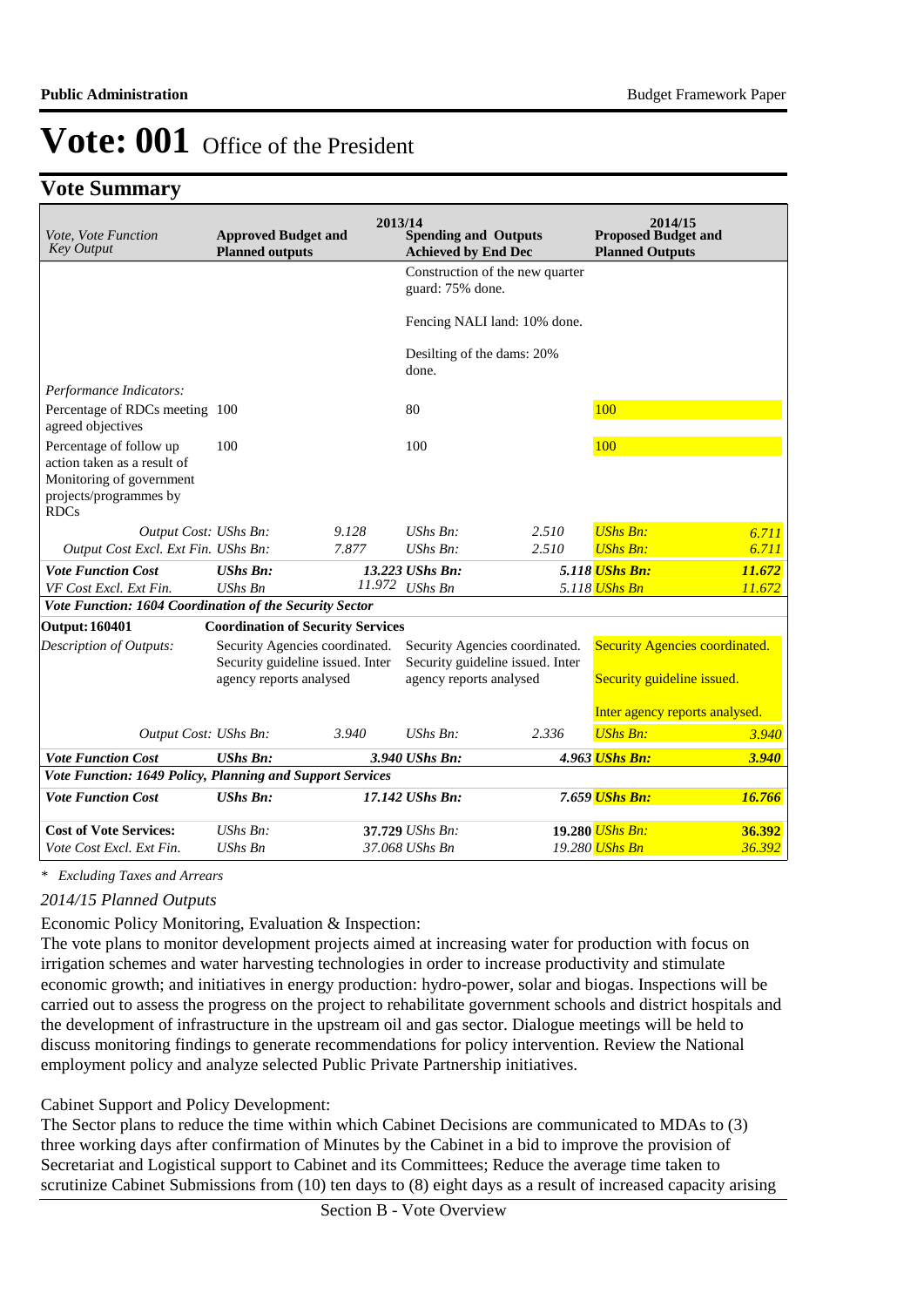## **Vote Summary**

from newly recruited staff, as well as provide technical guidance to MDAs in the preparation of Cabinet submissions. The Cabinet Secretariat will also prepare the Comprehensive Long Term Policy Development Plan for the entire Public Service; provide strategic policy advice to the Presidency and organs of Government, and facilitate ceremonial functions of Cabinet. The Cabinet Secretariat will continue to build capacity for policy development in government and will specifically develop and distribute policy development resources (guides, manuals and templates), develop skills of Cabinet Ministers, Cabinet Secretariat staff and policy officials in MDAs, manage the periodic restructuring of the Cabinet Secretariat.

### Government Mobilization, Media and Awards:

The Vote Function of Mobilisation, Media and Awards will continue to mobilize the population for active participation, support and involvement in national development programs; support the offices of the RDCs/DRDCs in monitoring the implementation of government programmes for improved service delivery; support the operations of Patriotism Clubs in secondary schools to nurture a spirit of nationalism; plus management of government information and media coverage both locally and internationally. The National Honors and Awards Chancery will organize 06 (six) investiture ceremonies for the conferment of honors and awards. Cross-border meetings will be facilitated and 03 National functions organized that is Heroes Day, Victory Day and Independence Day Celebrations. Initiatives towards peace recovery in Northern Uganda and the disarmament in Karamoja will continue plus training workshops to build capacity for RDCs/DRDCs in monitoring and inspection of Government programs.

### Policy planning and support services:

The key outputs planned for the vote function of policy, planning and support, include; efficient management of the human, financial and physical resources for the effective delivery of the Constitutional mandate of the Presidency, construction of office premises for RDCs in districts, renovation of 03 offices, procurement of office equipment and furniture where 300 million shillings has been set aside to jointly procure a generator with the Office of the Prime Minister, servicing and maintenance of vehicles, provision of staff welfare and monitoring and appraisal of staff performance. In addition, the office will procure 01 station wagon vehicle and 10 D/C Pick-ups for entitled officers and RDCs respectively as well as coordinate the the production of the Public Administration Sector Investment Plan.

|                                                                                                  |                    | 2013/14                 |                                     |                | <b>MTEF Projections</b> |         |
|--------------------------------------------------------------------------------------------------|--------------------|-------------------------|-------------------------------------|----------------|-------------------------|---------|
| <i>Vote Function Key Output</i><br><b>Indicators and Costs:</b>                                  | 2012/13<br>Outturn | Approved<br><b>Plan</b> | <b>Outturn by</b><br><b>End Dec</b> | 2014/15        | 2015/16                 | 2016/17 |
| Vote: 001 Office of the President                                                                |                    |                         |                                     |                |                         |         |
| Vote Function:1601 Economic Policy Monitoring, Evaluation & Inspection                           |                    |                         |                                     |                |                         |         |
| Number of public<br>programmes/projects inspected in a<br>year.                                  |                    | 6                       | 2                                   | 4              | 5                       | 6       |
| Percentage of follow up action<br>undertaken on issues identified from<br>monitoring exercises.  |                    | 70                      | 20 <sup>1</sup>                     | 100            | 100                     | 100     |
| Number of dialogue meetings held<br>with MDAs to address issues<br>identified during monitoring. |                    |                         |                                     | $\overline{2}$ | 3                       | 4       |
| Proportion of follow up actions<br>implemented by MDAs as a result of<br>dialogue meetings held  |                    | 60                      | 15                                  |                |                         |         |
| <b>Vote Function Cost (UShs bn)</b>                                                              | 1.157              | 1.572                   | 0.607                               | 1.572          | 1.644                   | 1.669   |
| Vote Function:1602 Cabinet Support and Policy Development                                        |                    |                         |                                     |                |                         |         |
| Average number of days taken to                                                                  |                    |                         | 100                                 | 8              | 8                       | 8       |

### **Table V2.2: Past and Medium Term Key Vote Output Indicators\***

Section B - Vote Overview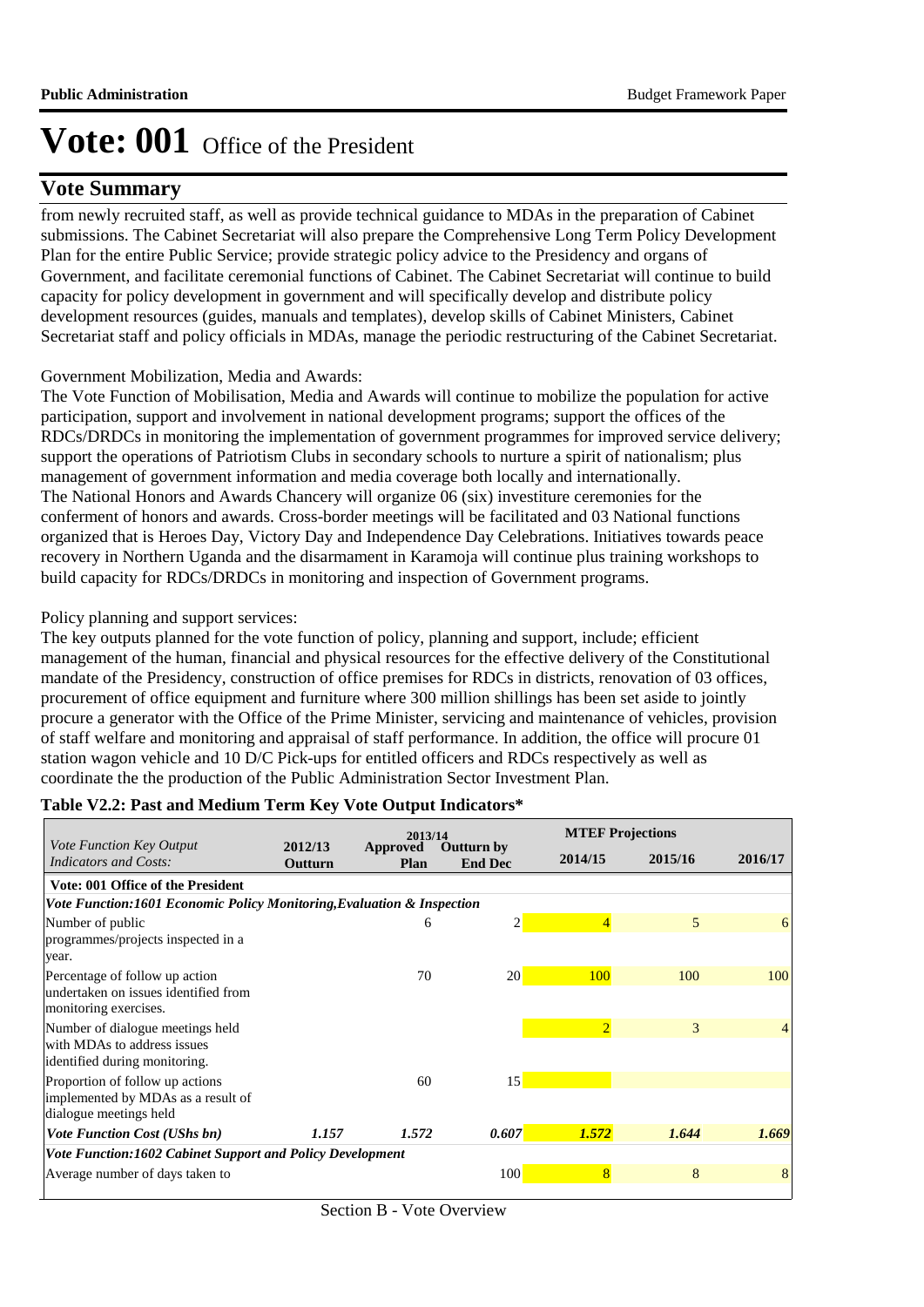## **Vote Summary**

|                                                              | 2012/13 | 2013/14                 |                              |                          | <b>MTEF Projections</b> |         |
|--------------------------------------------------------------|---------|-------------------------|------------------------------|--------------------------|-------------------------|---------|
| Vote Function Key Output<br><b>Indicators and Costs:</b>     | Outturn | <b>Approved</b><br>Plan | Outturn by<br><b>End Dec</b> | 2014/15                  | 2015/16                 | 2016/17 |
| scrutinize Cabinet submissions                               |         |                         |                              |                          |                         |         |
| Average time taken to communicate                            |         |                         | 100                          | $\overline{3}$           | 3                       | 3       |
| Cabinet decisions to MDAs after<br>confirmation of minutes.  |         |                         |                              |                          |                         |         |
| Status of the implementation of the                          |         |                         |                              | Continue                 | 687                     |         |
| comprehensive long term policy                               |         |                         |                              | implementatio            |                         |         |
| development plan                                             |         |                         |                              | n of the<br>Comprehensiv |                         |         |
|                                                              |         |                         |                              | e Policy                 |                         |         |
|                                                              |         |                         |                              | Capacity                 |                         |         |
|                                                              |         |                         |                              | Development              |                         |         |
|                                                              |         |                         |                              | <b>Plan and</b>          |                         |         |
|                                                              |         |                         |                              | undertake a              |                         |         |
|                                                              |         |                         |                              | review of its            |                         |         |
|                                                              |         |                         |                              | short term<br>impact     |                         |         |
| <b>Vote Function Cost (UShs bn)</b>                          | 2.269   | 2.442                   | 0.933                        | 2.442                    | 2.542                   | 2.646   |
| Vote Function:1603 Government Mobilisation, Media and Awards |         |                         |                              |                          |                         |         |
| Percentage of follow up action taken                         |         | 100                     | 100                          | 100                      | 100                     | 100     |
| as a result of Monitoring of                                 |         |                         |                              |                          |                         |         |
| government projects/programmes by<br><b>RDCs</b>             |         |                         |                              |                          |                         |         |
| Percentage of RDCs meeting agreed<br>objectives              |         | 100                     | 80                           | 100                      | 100                     | 100     |
| <b>Vote Function Cost (UShs bn)</b>                          | N/A     | 12.923                  | 5.118                        | 11.672                   | 13.187                  | 13.531  |
| VF Cost Excl. Ext Fin.                                       | 29.805  | 11.672                  | 5.118                        | 11.672                   | N/A                     | N/A     |
| Vote Function:1604 Coordination of the Security Sector       |         |                         |                              |                          |                         |         |
| Vote Function Cost (UShs bn)                                 | 6.624   | 3.940                   | 4.963                        | 3.940                    | 3.940                   | 3.980   |
| Vote Function:1649 Policy, Planning and Support Services     |         |                         |                              |                          |                         |         |
| <b>Vote Function Cost (UShs bn)</b>                          | 19.934  | 16.851                  | 7.659                        | 16.766                   | 17.966                  | 21.098  |
| <b>Cost of Vote Services (UShs Bn)</b>                       | N/A     | 37.729                  | 19.280                       | 36.392                   | 39.278                  | 42.924  |
| Vote Cost Excl. Ext Fin                                      | 59.790  | 36.478                  | 19.280                       | 36.392                   | N/A                     | N/A     |

### *Medium Term Plans*

Within the available resources in the Medium Term 2014/15 - 2016/17, the Vote will implement the Comprehensive Long Term Policy Development Plan for the entire Public Service; provide strategic policy advice to the Presidency and organs of Government, and facilitate ceremonial functions of Cabinet; and monitor the implementation of the Ruling Party's Election Manifesto. In order to reduce shortage of office accomodation, the Presidency plans to purchase land for construction of government offices; will continue to construct and renovate government offices in districts in a phased manner; implement a three year strategic plan geared towards improving service delivery of projects/programmes and strengthen capacity for the RDCs / DRDCs to effectively monitor Government programs and coordinate activities to support the detection and prevention of terrorism and other forms of insecurity within and outside Uganda.

### **(ii) Efficiency of Vote Budget Allocations**

The Office of the President will pursue and consolidate gains from an existing Memorandum of Understanding with the Office of the Prime Minister on the management of common user facilities. As a measure to improve efficiency, the Office of the President has allocated funds under the VF of Policy, Planning and Support Services towards the joint procurement of a heavy duty generator which will be used to power the two new office blocks.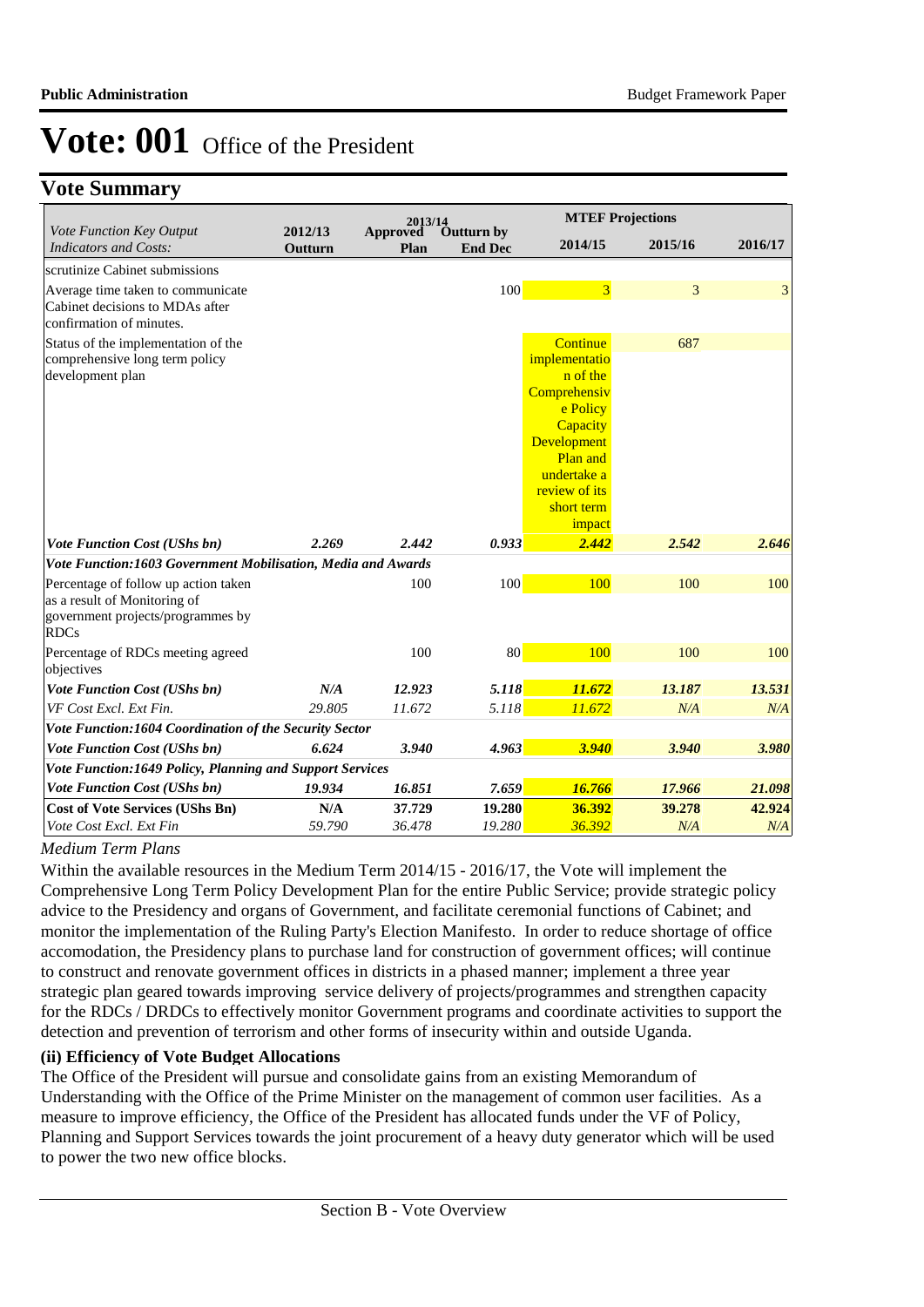## **Vote Summary**

The vote has formulated a mechanism of inter-departmental linkages that will result in conducting activities jointly especially monitoring, workshops and consultative meetings.

#### **Table V2.3: Allocations to Key Sector and Service Delivery Outputs over the Medium Term**

|                                 | $(i)$ Allocation (Shs Bn) |                                 |      |      | $(ii)$ % Vote Budget |          |                                 |          |
|---------------------------------|---------------------------|---------------------------------|------|------|----------------------|----------|---------------------------------|----------|
| <b>Billion Uganda Shillings</b> |                           | 2013/14 2014/15 2015/16 2016/17 |      |      |                      |          | 2013/14 2014/15 2015/16 2016/17 |          |
| <b>Key Sector</b>               | 12.8                      | 10.4                            | 12.0 | 12.5 | $33.9\%$             | 28.5%    | 30.6%                           | $29.1\%$ |
| Service Delivery                | 3.9                       | 3.9                             | 3.9  | 4.0  | $10.4\%$             | $10.8\%$ | $10.0\%$                        | $9.3\%$  |

Not applicable.

#### **Table V2.4: Key Unit Costs of Services Provided and Services Funded (Shs '000)**

| <b>Unit Cost</b><br><b>Description</b>                    | Actual<br>2012/13 | <b>Planned</b><br>2013/14 | <b>Actual</b><br>by Sept | <b>Proposed</b><br>2014/15 | <b>Costing Assumptions and Reasons for</b><br>any Changes and Variations from Plan |
|-----------------------------------------------------------|-------------------|---------------------------|--------------------------|----------------------------|------------------------------------------------------------------------------------|
|                                                           |                   |                           |                          |                            |                                                                                    |
| Vote Function: 1649 Policy, Planning and Support Services |                   |                           |                          |                            |                                                                                    |
| Not Applicable to this                                    |                   |                           |                          |                            |                                                                                    |
| and all other Vote                                        |                   |                           |                          |                            |                                                                                    |
| Functions under Vote                                      |                   |                           |                          |                            |                                                                                    |
| 001                                                       |                   |                           |                          |                            |                                                                                    |

#### **(iii) Vote Investment Plans**

The construction of two (2) offices in districts, purchase of vehicles, office equipment and furniture are intended to facilitate and strengthen the monitoring role of RDCs and DRDCs for effective service delivery. Purchase a generator to support headquarter office operations.

#### **Table V2.5: Allocations to Capital Investment over the Medium Term**

|                                           | $(i)$ Allocation (Shs Bn) |      |                               |      | $(ii)$ % Vote Budget |           |           |           |
|-------------------------------------------|---------------------------|------|-------------------------------|------|----------------------|-----------|-----------|-----------|
| <b>Billion Uganda Shillings</b>           | 2013/14                   |      | $2014/15$ $2015/16$ $2016/17$ |      | 2013/14              | 2014/15   | 2015/16   | 2016/17   |
| Consumption Expendture (Outputs Provided) | 22.6                      | 22.5 | 23.3                          | 24.5 | 59.8%                | 61.8%     | 59.4%     | 57.1%     |
| Grants and Subsidies (Outputs Funded)     | 11.7                      | 10.4 | 11.9                          | 12.3 | 30.9%                | 28.6%     | 30.4%     | 28.6%     |
| Investment (Capital Purchases)            | 3.5                       | 3.5  | 4.0                           | 6.1  | 9.3%                 | 9.6%      | $10.2\%$  | 14.3%     |
| <b>Grand Total</b>                        | 37.7                      | 36.4 | 39.3                          | 42.9 | $100.0\%$            | $100.0\%$ | $100.0\%$ | $100.0\%$ |

In the Financial Year 2014/15, the major capital investments for the vote will include:

(i) Construction of 02 office blocks in the Districts and carry out renovations to offices in two Districts to address the challenge of shortage of office accommodation. The allocation for this item is Ushs.  $1,510,000,000/=$ .

(ii) Purchase of 10 double cabin pickup vehicles and 01 station wagon vehicle for RDCs and entitled officers respectively to ensure that monitoring functions are enhanced. Ushs. 1,000,000,603/= has been allocated for this purpose.

#### **Table V2.6: Major Capital Investments**

| <b>Project, Programme</b>                                          | 2013/14                                                                   | 2014/15                                                                                                                    |                                              |
|--------------------------------------------------------------------|---------------------------------------------------------------------------|----------------------------------------------------------------------------------------------------------------------------|----------------------------------------------|
| <b>Vote Function Output</b><br><b>UShs Thousand</b>                | <b>Approved Budget, Planned</b><br><b>Outputs (Quantity and Location)</b> | <b>Proposed Budget, Planned</b><br><b>Actual Expenditure and</b><br><b>Outputs by September</b><br>(Quantity and Location) |                                              |
| <b>Project 0001 Construction of GoU offices</b>                    |                                                                           |                                                                                                                            |                                              |
| 164972 Government<br><b>Buildings and</b><br><b>Administrative</b> | Government buildings/offices<br>constructed.                              | Works on-going at the sites of<br>Butaleja and Rubirizi;                                                                   | Government buildings/offices<br>constructed. |
| <b>Infrastructure</b>                                              | Existing buildings/offices<br>renovated.                                  | Rubirizi building at the ring<br>beam level                                                                                | Existing buildings/offices<br>renovated.     |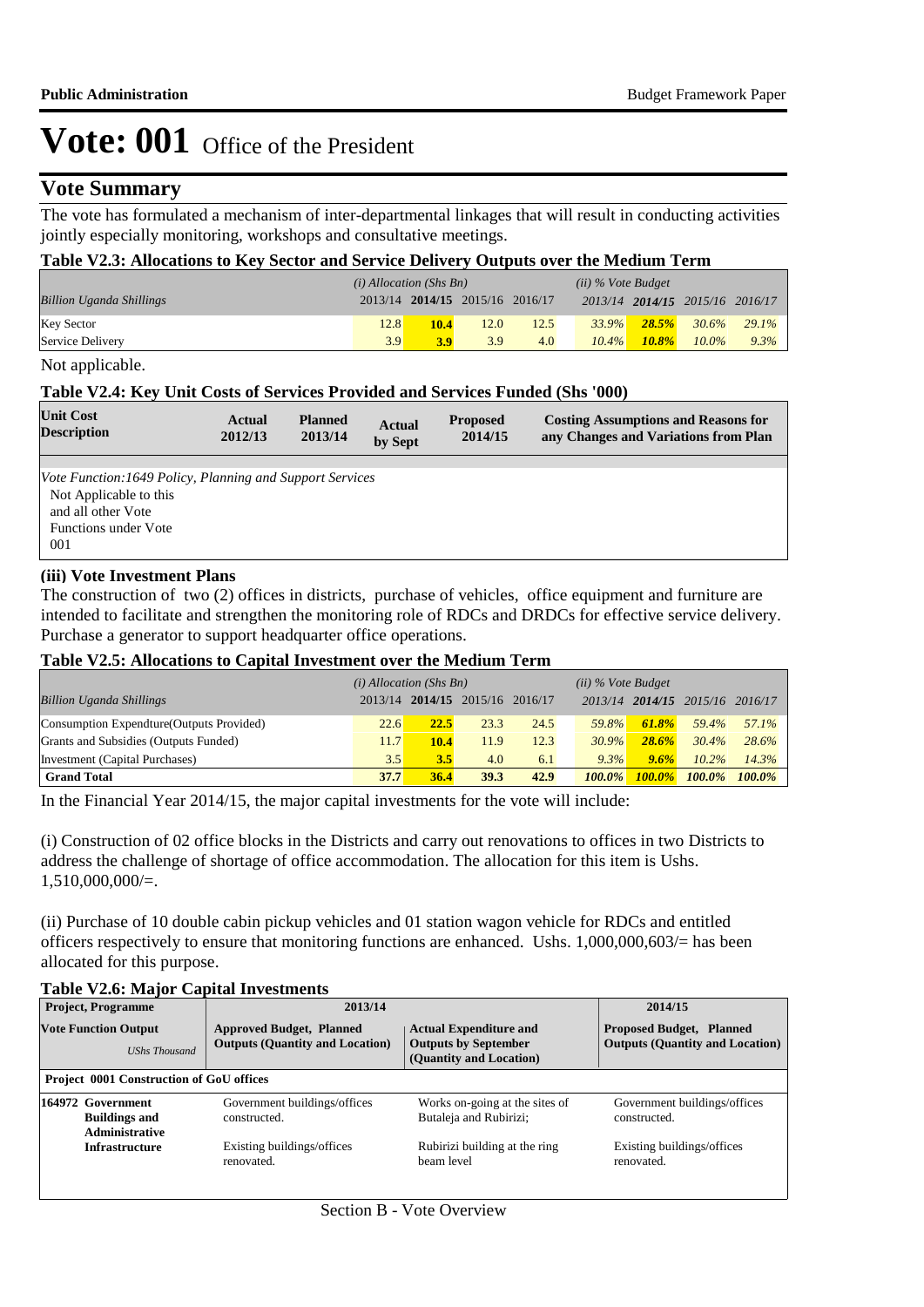**Vote Summary**

| Project, Programme                                                                     | 2013/14                                                                               |                                                                                                                                   | 2014/15                                                                               |  |
|----------------------------------------------------------------------------------------|---------------------------------------------------------------------------------------|-----------------------------------------------------------------------------------------------------------------------------------|---------------------------------------------------------------------------------------|--|
| <b>Vote Function Output</b><br><b>UShs Thousand</b>                                    | <b>Approved Budget, Planned</b><br><b>Outputs (Quantity and Location)</b>             | <b>Actual Expenditure and</b><br><b>Outputs by September</b><br>(Quantity and Location)                                           | <b>Proposed Budget, Planned</b><br><b>Outputs (Quantity and Location)</b>             |  |
|                                                                                        |                                                                                       | Butaleja building, foundation<br>level completed.                                                                                 |                                                                                       |  |
|                                                                                        |                                                                                       | The Procurement process for the<br>renovation of the toilet facility<br>at the RDC's office is ongoing.                           |                                                                                       |  |
|                                                                                        |                                                                                       | Amuru completion is expected<br>by 15th November 2013.                                                                            |                                                                                       |  |
|                                                                                        |                                                                                       | Procurement process for<br>acquisition of land for<br>government offices is ongoing<br>and the Process is at Evaluation<br>stage. |                                                                                       |  |
| <b>Total</b>                                                                           | 1,510,500                                                                             | 0                                                                                                                                 | 1,511,000                                                                             |  |
| <b>GoU</b> Development                                                                 | 1,510,500                                                                             | 0                                                                                                                                 | 1,511,000                                                                             |  |
| <b>External Financing</b>                                                              | 0                                                                                     | 0                                                                                                                                 | 0                                                                                     |  |
| Project 0007 Strengthening of the President's Office                                   |                                                                                       |                                                                                                                                   |                                                                                       |  |
| 164975 Purchase of Motor<br><b>Vehicles and Other</b><br><b>Transport</b>              | 02 station wagon vehicles<br>procured.                                                | 395 tyres procured                                                                                                                | 01 station wagon vehicles<br>procured.                                                |  |
| Equipment                                                                              | 698 tyres procured.                                                                   |                                                                                                                                   | 594 tyres procured.                                                                   |  |
| <b>Total</b>                                                                           | 855,437                                                                               | 0                                                                                                                                 | 585,437                                                                               |  |
| <b>GoU</b> Development                                                                 | 855,437                                                                               | 0                                                                                                                                 | 585,437                                                                               |  |
| <b>External Financing</b>                                                              | 0                                                                                     | 0                                                                                                                                 | 0                                                                                     |  |
| Project 0007A Strengthening of the President's Office                                  |                                                                                       |                                                                                                                                   |                                                                                       |  |
| 160375 Purchase of Motor<br><b>Vehicles and Other</b><br><b>Transport</b><br>Equipment | RDC's are equiped for<br>mobilisation -<br>$(10$ pickup $(D/C)$ vehicles<br>procured) | Process for procurement of four<br>double cabin pickups at<br>evaluation stage.                                                   | RDC's are equiped for<br>mobilisation -<br>$(10$ pickup $(D/C)$ vehicles<br>procured) |  |
| <b>Total</b>                                                                           | 1,200,793                                                                             | 0                                                                                                                                 | 900,793                                                                               |  |
| <b>GoU</b> Development                                                                 | 1,200,793                                                                             | 0                                                                                                                                 | 900,793                                                                               |  |
| <b>External Financing</b>                                                              | 0                                                                                     | 0                                                                                                                                 | $\theta$                                                                              |  |

### **(iv) Vote Actions to improve Priority Sector Outomes**

The Office of the President will continue with the placement of Framework Contracts for items which the exact quantities are diifficult to anticipate but repeatedly required. This is intended to reduce procurement lead times. The vote has formulated a mechanism of inter-departmental linkages that will result in conducting activities jointly especially monitoring, workshops and consultative meetings. Build capacity of RDCs/DRDCs in Monitoring and Evaluation to improve monitoring of the performance of government programmes/projects.

#### **Table V2.7: Priority Vote Actions to Improve Sector Performance**

| 2013/14 Planned Actions: | 2013/14 Actions by Sept:                                                                                                              | 2014/15 Planned Actions: | <b>MT Strategy:</b> |
|--------------------------|---------------------------------------------------------------------------------------------------------------------------------------|--------------------------|---------------------|
|                          | Sector Outcome 2: Improved Regional and International relations                                                                       |                          |                     |
|                          | Vote Function: 1603 Government Mobilisation, Media and Awards                                                                         |                          |                     |
| VF Performance Issue:    | The sector has an inadequate budgetary allocation for capital development to facilitate the activities of<br>the Uganda Media Centre. |                          |                     |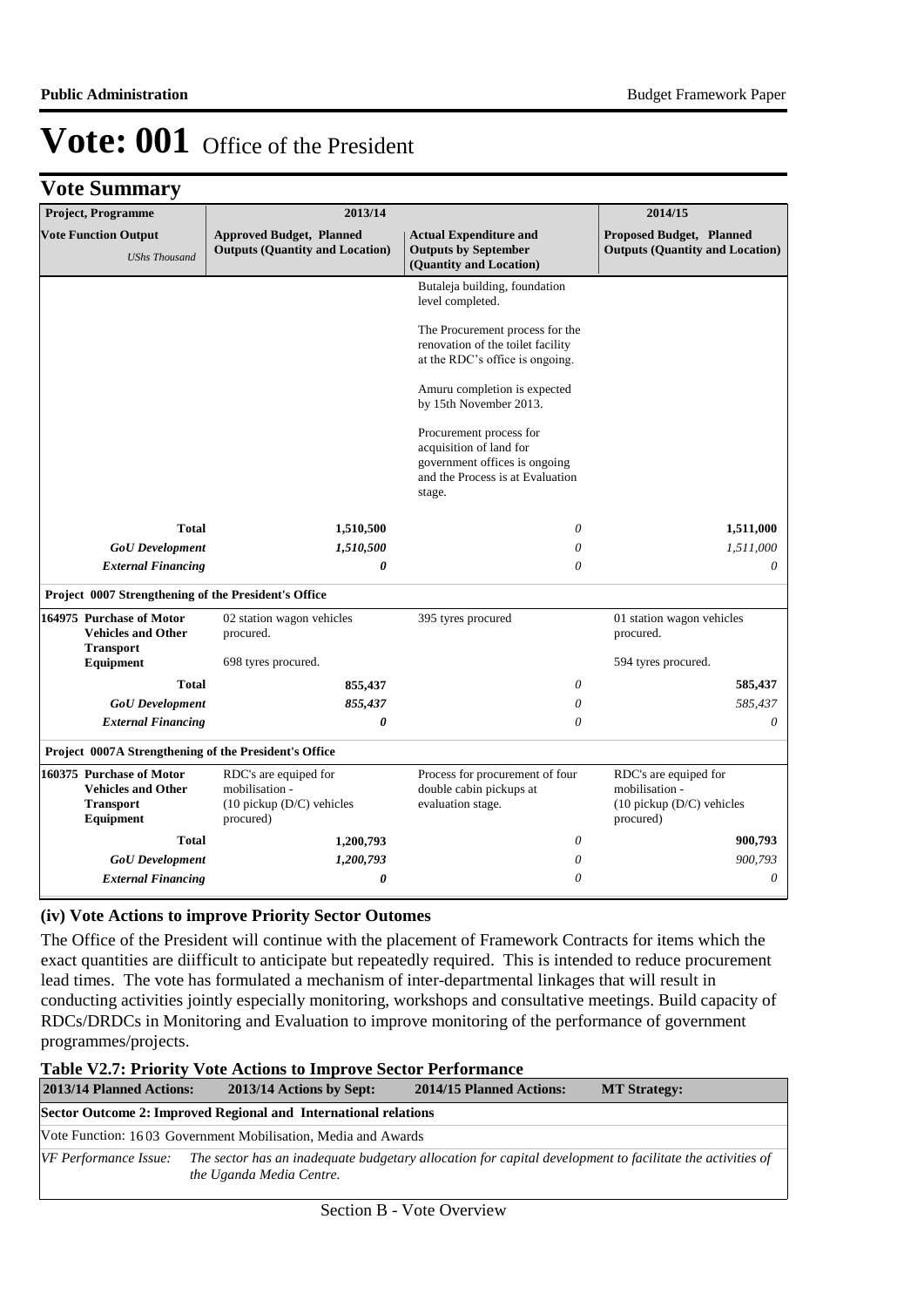| 2013/14 Planned Actions:                                                                                                                                                      | 2013/14 Actions by Sept:                                                                                                                                                                                                                                                                                                             | 2014/15 Planned Actions:                                                                                                                                                                                                             | <b>MT Strategy:</b>                                                                                                                                                                                            |
|-------------------------------------------------------------------------------------------------------------------------------------------------------------------------------|--------------------------------------------------------------------------------------------------------------------------------------------------------------------------------------------------------------------------------------------------------------------------------------------------------------------------------------|--------------------------------------------------------------------------------------------------------------------------------------------------------------------------------------------------------------------------------------|----------------------------------------------------------------------------------------------------------------------------------------------------------------------------------------------------------------|
| Request for increased<br>resource allocation towards<br>development.                                                                                                          | Ministry of Finance, Planning<br>and Economic Development<br>was requested to increase the<br>Budget Allocation towards the<br>Development Budget.<br>Parliament re-allocated Shs.<br>150 Million from the NSPC<br>Budget to fund the activities<br>of the UMC<br>Sector Outcome 3: Strengthened Policy Management across government | <b>Request for increased resource</b><br>allocation to augument the<br>additional allocation received<br>in the FY 2013/14 to enable<br>acquisition of capital<br>equipment.                                                         | Request for increased resource<br>allocation                                                                                                                                                                   |
|                                                                                                                                                                               | Vote Function: 1601 Economic Policy Monitoring, Evaluation & Inspection                                                                                                                                                                                                                                                              |                                                                                                                                                                                                                                      |                                                                                                                                                                                                                |
| VF Performance Issue:                                                                                                                                                         | its effective implementation.                                                                                                                                                                                                                                                                                                        | The Directorate has developed a Strategic Plan (2014/15-16/17) however, it lacks adequate funds for                                                                                                                                  |                                                                                                                                                                                                                |
|                                                                                                                                                                               |                                                                                                                                                                                                                                                                                                                                      | The Directorate is continuing<br>to lobby for funding from<br>Government and source for<br>support from Development<br><b>Partners</b>                                                                                               | The Directorate will continue<br>to lobby for funding from<br>Government and source for<br>support from Development<br>Partners                                                                                |
| VF Performance Issue:                                                                                                                                                         |                                                                                                                                                                                                                                                                                                                                      | The existence of unfilled posts in the staff structure leading to low capacity in the delivery of outputs.                                                                                                                           |                                                                                                                                                                                                                |
|                                                                                                                                                                               |                                                                                                                                                                                                                                                                                                                                      | Fill all vacant positions in the<br>staff structure.                                                                                                                                                                                 | Lobby for re structuring of the<br>Directorate from the Ministry<br>of Publc Service                                                                                                                           |
|                                                                                                                                                                               | Vote Function: 1602 Cabinet Support and Policy Development                                                                                                                                                                                                                                                                           |                                                                                                                                                                                                                                      |                                                                                                                                                                                                                |
| VF Performance Issue:                                                                                                                                                         | Secretariat.                                                                                                                                                                                                                                                                                                                         | Cabinet Secretariat Restructuring: Strengthen the Cabinet Secretariat to create dedicated structures to<br>better support the main streams of work within the broad range of the evolving functions of the                           |                                                                                                                                                                                                                |
| Operationalise the newly<br>established staff structure.                                                                                                                      | 01 System Analyst has<br>commenced work and the<br>Secretariat expects 09 new<br>staff in Quarter 2.                                                                                                                                                                                                                                 | Remaining vacancies declared<br>to the Public Service<br>Commission.                                                                                                                                                                 | Request for increase in wage<br>allocation to enable filling of<br>remaining vacant positions.                                                                                                                 |
| VF Performance Issue:                                                                                                                                                         | the government communications strategy.                                                                                                                                                                                                                                                                                              | Capacity Building: Enhancement of Policy development capacities across government, implementing                                                                                                                                      |                                                                                                                                                                                                                |
| Implementation of the<br>Longterm Policy Capacity<br>Development Plan,<br>monitoring of the<br>implementation of the<br>Government Communications<br>Strategy by the MDAs and | The Secretariat with support<br>from the Ontario public<br>Service has commenced the<br>development of the training<br>Curriculum for the Policy<br>Analysis function.                                                                                                                                                               | Train / induct newly recruited<br>staff, hold meetings for policy<br>practioners; provide support to<br><b>Ministry of Public Service to</b><br>review and establish<br>competencies and performance<br>measures for Policy Analysts | Continue to implement the<br><b>Comprehensive Training</b><br>Programme to address the<br>capacity gaps in the Policy<br>function; Organise the Annual<br>PSs Retreat and conduct a<br><b>Cabinet Retreat.</b> |
| conduct training for Personal<br>Assistants to Ministers and<br>Ministers of State.                                                                                           |                                                                                                                                                                                                                                                                                                                                      |                                                                                                                                                                                                                                      |                                                                                                                                                                                                                |
| VF Performance Issue:                                                                                                                                                         | Need for the streamlining the functioning of Cabinet Committees                                                                                                                                                                                                                                                                      |                                                                                                                                                                                                                                      |                                                                                                                                                                                                                |
| The Secretariat will engage<br>the Chairperson of Cabinet<br>for adoption of the Cabinet<br>Committee System as a best<br>practice.                                           | 03 Adhoc Cabinet Committee<br>meeting were held.                                                                                                                                                                                                                                                                                     | Continue to lobby the Prime<br>Minister to approve the<br>proposed Cabinet Committee<br>system.                                                                                                                                      | Secure approval from Cabinet<br>to establish the Cabinet<br>Committees; and ensure that<br>the planned Cabinet<br>Committees are adequately<br>facilitated.                                                    |
|                                                                                                                                                                               | Vote Function: 1603 Government Mobilisation, Media and Awards                                                                                                                                                                                                                                                                        |                                                                                                                                                                                                                                      |                                                                                                                                                                                                                |
| VF Performance Issue:                                                                                                                                                         |                                                                                                                                                                                                                                                                                                                                      | Inadequate funds to facilitate the RDCs/DRDCs to carry out their activities in the fields.                                                                                                                                           |                                                                                                                                                                                                                |
|                                                                                                                                                                               | Requests to uplift the budget<br>ceiling was made to the<br>Ministry of Finance, Planning                                                                                                                                                                                                                                            | <b>Continue requesting Ministry</b><br>of Finance Planning and<br><b>Economic Development to</b>                                                                                                                                     | <b>Continue requesting Ministry</b><br>of Finance Planning and<br><b>Economic Development to</b>                                                                                                               |

Section B - Vote Overview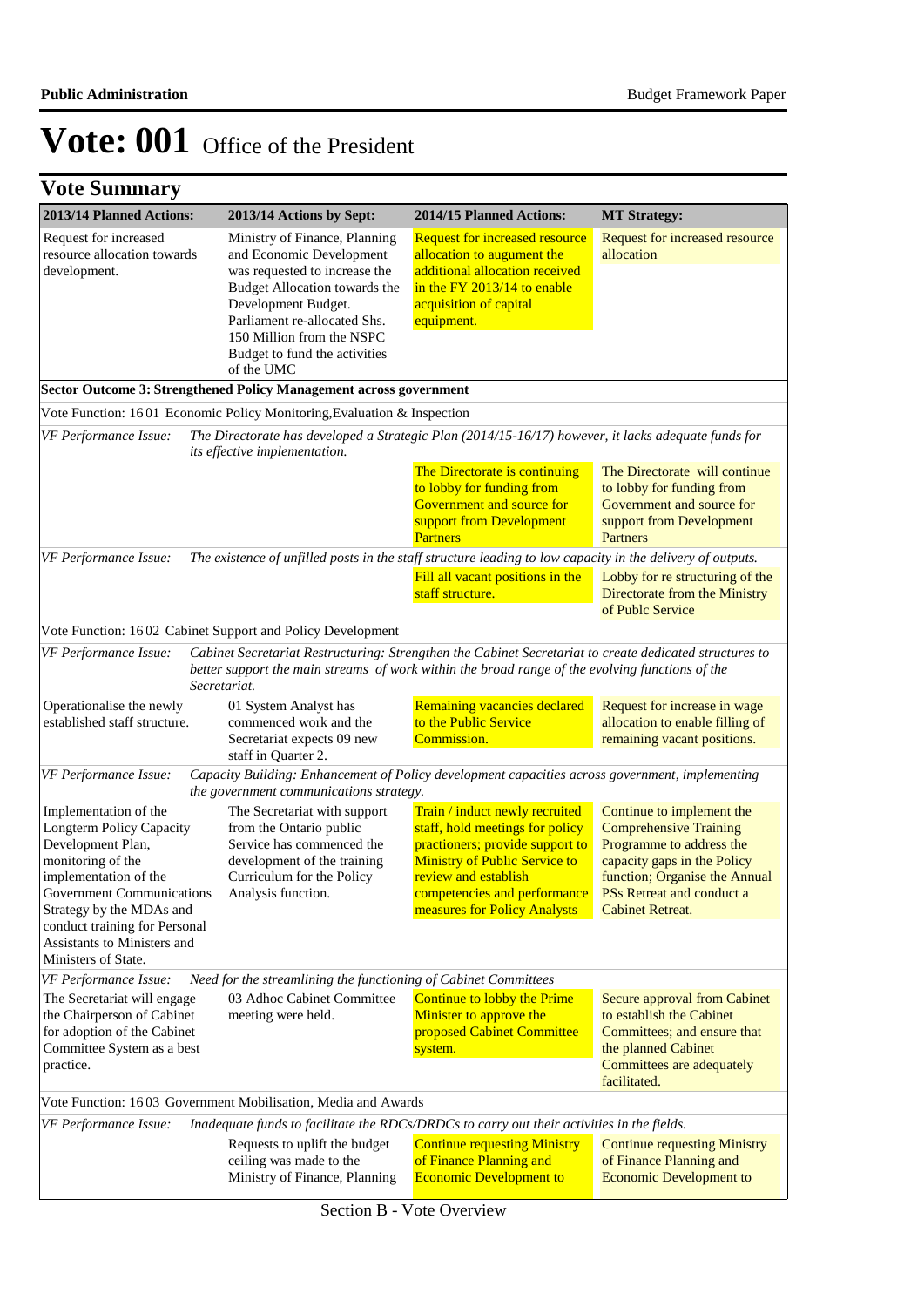**Vote Summary**

| 2013/14 Planned Actions:                                                                                             | 2013/14 Actions by Sept:                                                                                                                                                                                            | 2014/15 Planned Actions:                                                                                                               | <b>MT Strategy:</b>                                                                                                                              |  |
|----------------------------------------------------------------------------------------------------------------------|---------------------------------------------------------------------------------------------------------------------------------------------------------------------------------------------------------------------|----------------------------------------------------------------------------------------------------------------------------------------|--------------------------------------------------------------------------------------------------------------------------------------------------|--|
|                                                                                                                      | and Economic Development.                                                                                                                                                                                           | allocate additional resources<br>to faciliate RDCs/DRDCs.                                                                              | allocate additional resources<br>to faciliate RDCs/DRDCs.                                                                                        |  |
| VF Performance Issue:                                                                                                | There is need for replacement of the aged fleet of vehicles for RDCs/DRDCs so as to sustain the<br>mobilisation of population for development and monitoring the implementation of Government<br>programmes.        |                                                                                                                                        |                                                                                                                                                  |  |
| Procure 10 pick-ups $(D/C)$<br>and 02 station wagon vehicles<br>for RDCs and entitled<br>officers.                   | Process for procurement of<br>four double cabin pickups is at<br>evaluation stage.                                                                                                                                  | Ten (10) pickup (Double<br>cabin) vehicles for the<br><b>RDCs/DRDCs procured to</b><br>partially replace the aging fleet.              | <b>Request for increased</b><br>allocation to procure more<br>vehicles to replace boarded off<br>vehicles in order to maintain a<br>sound fleet. |  |
| Vote Function: 1604 Coordination of the Security Sector                                                              |                                                                                                                                                                                                                     |                                                                                                                                        |                                                                                                                                                  |  |
| VF Performance Issue:<br>Request for additional<br>funding to acquire modern<br>ICT equipment                        | Inadequate budgetary provision for gratuity and leave leading to accumulation of statutory arrears<br>Requests for additional funds<br>was made to the Ministry of<br>Finance, Planning and<br>Economic Development | <b>Request for additional funding</b><br>to acquire modern ICT<br>equipment                                                            | Support agencies to strengthen<br>technical capacity                                                                                             |  |
| VF Performance Issue:                                                                                                | Inadequate funding to the security agencies impacting on operations.                                                                                                                                                |                                                                                                                                        |                                                                                                                                                  |  |
| Request for increased<br>resource allocation                                                                         | The release was front loaded<br>in Q1                                                                                                                                                                               | <b>Request for increased resource</b><br>allocation.                                                                                   | Seek for increased resource<br>allocation                                                                                                        |  |
| VF Performance Issue:                                                                                                | Lack of a budgetary provision to operationalise provisons of the National Security Act.<br>Requests for additional funds<br>was made to the Ministry of<br>Finance, Planning and<br>Economic Development            |                                                                                                                                        |                                                                                                                                                  |  |
| Vote Function: 1649 Policy, Planning and Support Services                                                            |                                                                                                                                                                                                                     |                                                                                                                                        |                                                                                                                                                  |  |
| VF Performance Issue:                                                                                                | Perenial budgetary shortfall to provide for funding for Presidential Advisors especially those on<br>Ministerial terms.                                                                                             |                                                                                                                                        |                                                                                                                                                  |  |
|                                                                                                                      | Request for additional funding<br>to cater for the wage<br>component and facilitaiton of<br>the Presidential Advisors was<br>made to the Ministry of<br>Finance Plabnning and<br>Economic Development.              | <b>Continue to engage MoFPED</b><br>to create a Vote Function<br>output for providing<br>facilitation to the Presidential<br>Advisors. | <b>Continue to engage MoFPED</b><br>to create a Vote Function<br>output for providing<br>facilitation to the Presidential<br>Advisors.           |  |
| VF Performance Issue:                                                                                                | The inadequacy of office tools and facilities required by Resident District Commissioners and Deputies<br>for effective office operation.                                                                           |                                                                                                                                        |                                                                                                                                                  |  |
| The office plans to purchase<br>40 printers and 27 desktop<br>computers.                                             | Procurement process of 08<br>units of desktop computors<br>and 08 printers is ongoing.                                                                                                                              | <b>Office furniture and tools</b><br>procured for RDC offices.                                                                         | Continue with phased<br>procurement of office<br>equipment and furniture<br>depending on available<br>resources.                                 |  |
| VF Performance Issue:                                                                                                | The shortage of office space due to inadequate provision for funding new constructions and renovation<br>of existing structures.                                                                                    |                                                                                                                                        |                                                                                                                                                  |  |
| Construct new offices in 02<br>districts. Priority will be<br>given to districts that have<br>already acquired land. | Construction of Office<br>premises in Butaleja and<br>Rubirizi is ongoing.                                                                                                                                          | Construct two new office<br>blocks in the Districts and<br>carryout renovation for one<br>old office block.                            | <b>Construction of more offices</b><br>in a phased manner depending<br>on the availabilty of resources.                                          |  |

## *V3 Proposed Budget Allocations for 2014/15 and the Medium Term*

*This section sets out the proposed vote budget allocations for 2014/15 and the medium term, including major areas of expenditures and any notable changes in allocations.*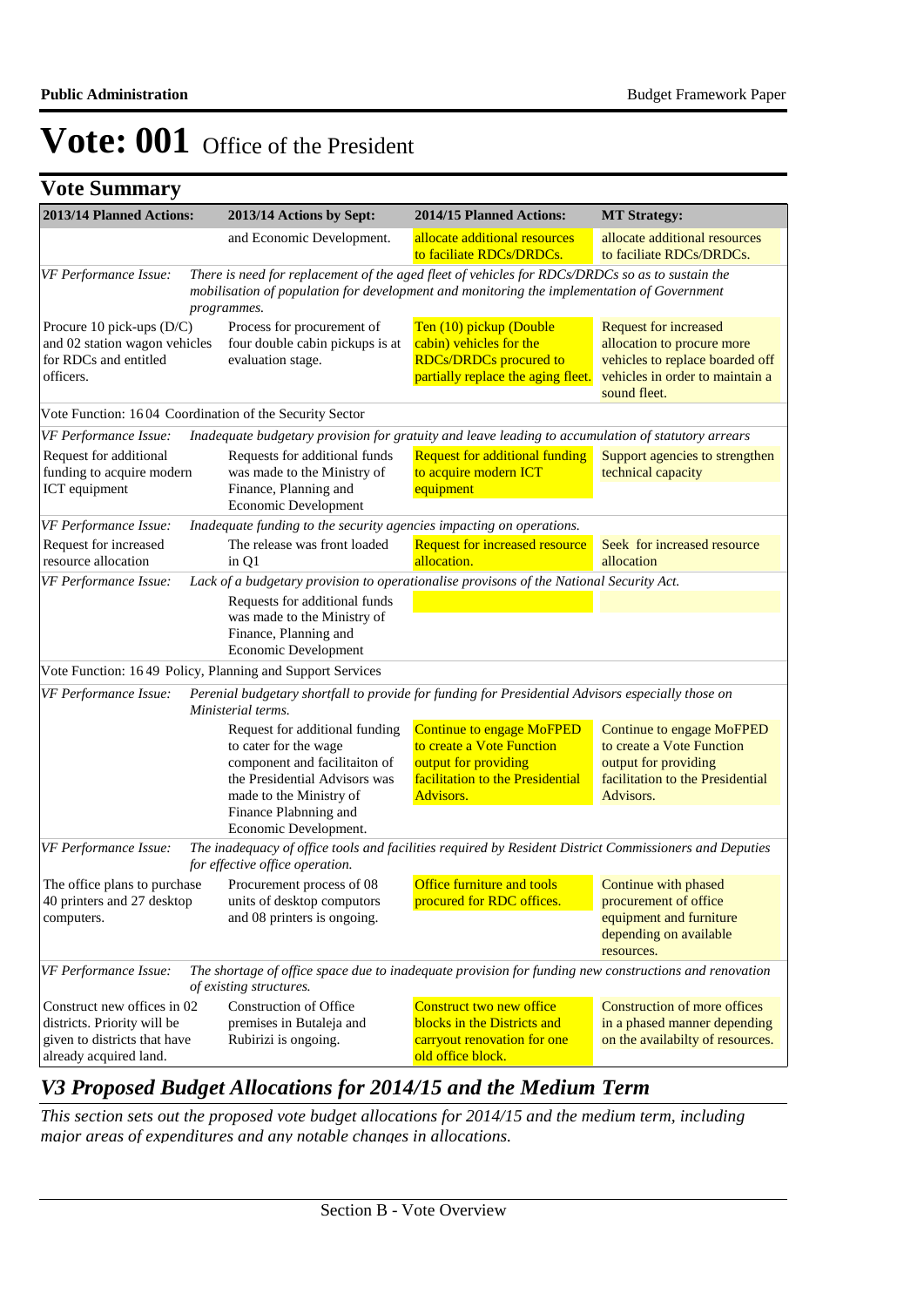**2** 

# **Vote: 001** Office of the President

## **Vote Summary**

| Table V3.1: Past Outturns and Medium Term Projections by Vote Function* |                    |                        |                             |                                |         |         |  |  |
|-------------------------------------------------------------------------|--------------------|------------------------|-----------------------------|--------------------------------|---------|---------|--|--|
|                                                                         |                    |                        | 2013/14                     | <b>MTEF Budget Projections</b> |         |         |  |  |
|                                                                         | 2012/13<br>Outturn | Appr.<br><b>Budget</b> | Spent by<br><b>End Sept</b> | 2014/15                        | 2015/16 | 2016/17 |  |  |
| Vote: 001 Office of the President                                       |                    |                        |                             |                                |         |         |  |  |
| 1601 Economic Policy Monitoring, Evaluation & Inspection                | 1.157              | 1.572                  | 0.226                       | 1.572                          | 1.644   | 1.669   |  |  |
| 1602 Cabinet Support and Policy Development                             | 2.269              | 2.442                  | 0.395                       | 2.442                          | 2.542   | 2.646   |  |  |
| 1603 Government Mobilisation, Media and Awards                          | 29.805             | 12.923                 | 2.683                       | 11.672                         | 13.187  | 13.531  |  |  |
| 1604 Coordination of the Security Sector                                | 6.624              | 3.940                  | 2.336                       | 3.940                          | 3.940   | 3.980   |  |  |
| 1649 Policy, Planning and Support Services                              | 19.934             | 16.851                 | 3.605                       | 16.766                         | 17.966  | 21.098  |  |  |
| <b>Total for Vote:</b>                                                  | 59.790             | 37.729                 | 9.244                       | 36.392                         | 39.278  | 42.924  |  |  |
|                                                                         |                    |                        |                             |                                |         |         |  |  |

### **(i) The Total Budget over the Medium Term**

The total budgetary allocation for Vote 001 - Office of the President in the FY 2014/15 is UGX 38.38bn (Thirty eight billion, three hundred and eighty million) - excluding Internal Security Organisation (ISO). Over the Medium Term, Vote 001 - Office of the President will be allocated UGX 119.11bn (One hundred nineteen billion, one hundred ten millio) of which, UGX 38.38bn (Thirty eight billion, three hundred eighty million) will be for the FY 2014/15; UGX 38.93bn (Thirty eight billion, nine hundred thirty million) for the FY 2015/16; and UGX 41.8 bn (Fourty one billion, eight hundred million) will be for the FY 2016/17.

### **(ii) The major expenditure allocations in the Vote for 2014/15**

During the FY 2014/15 the major expenditure allocations under the VF of Mobilization, Media and Awards will include purchase of 10 double cabin pickup vehicles for RDCs and entitled officers at a total of Shs. 1,000,000,603/=; construction of 02 field office premises as well as renovation of offices in selected districts at a total cost of Ushs. 1,511,000,000/= under the Vote Function of Policy, Planning and Support Services.

### **(iii) The major planned changes in resource allocations within the Vote for 2014/15**

There are no major planned changes in the resource allocation within the Vote.

| <b>Changes in Budget Allocations and Outputs from 2013/14 Planned Levels:</b><br>2014/15 | 2015/16                                            |                                               | 2016/17 | <b>Justification for proposed Changes in</b><br><b>Expenditure and Outputs</b> |
|------------------------------------------------------------------------------------------|----------------------------------------------------|-----------------------------------------------|---------|--------------------------------------------------------------------------------|
| Vote Function: 1652 Government Mobilisation, Media and Awards                            |                                                    |                                               |         |                                                                                |
| Output:                                                                                  | 1603 52 Mobilisation and Implementation Monitoring |                                               |         |                                                                                |
| UShs Bn:                                                                                 | -2.418 UShs Bn:                                    | $-0.903$ UShs Bn:                             |         | -0.558 The new vote Function output -                                          |
| UGX 1.167 Billion was<br>moved from VF Output moved from VF Output                       | UGX 0.903 Billion was                              | UGX 0.558 Billion was<br>moved from VF Output |         | Patriotism Promoted makes it possible<br>to monitor and report on performance. |
| 160352 (Mobilization and                                                                 | 160352 (Mobilization and                           | 160352 (Mobilization and                      |         |                                                                                |
| Implementation                                                                           | Implementation                                     | Implementation                                |         |                                                                                |
| <b>Monitoring</b> to a newly                                                             | Monitoring) to a newly                             | Monitoring) to a newly                        |         |                                                                                |
| created VF Output 160353                                                                 | created VF Output 160353                           | created VF Output 160353                      |         |                                                                                |
| (Patriotism Promoted).                                                                   | (Patriotism Promoted).                             | (Patriotism Promoted).                        |         |                                                                                |
| Output:<br>1603 53 Patriotism promoted                                                   |                                                    |                                               |         |                                                                                |
| UShs Bn:                                                                                 | $1.167$ UShs Bn:                                   | $1.167$ UShs Bn:                              |         | 1.167 The new vote Function output -                                           |
| UGX 1.167 Billion was                                                                    | UGX 1.167 Billion was                              | UGX 1.167 Billion was                         |         | Patriotism Promoted: makes monitoring                                          |
| moved from VF Output                                                                     | moved from VF Output                               | moved from VF Output                          |         | and reporting on performance clearer.                                          |
| 160352 (Mobilization and                                                                 | 160352 (Mobilization and                           | 160352 (Mobilization and                      |         |                                                                                |
| Implementation                                                                           | Implementation                                     | Implementation                                |         |                                                                                |
| Monitoring) to a newly                                                                   | Monitoring) to a newly                             | Monitoring) to a newly                        |         |                                                                                |
| created VF Output 160353                                                                 | created VF Output 160353                           | created VF Output 160353                      |         |                                                                                |
| (Patriotism Promoted).                                                                   | (Patriotism Promoted).                             | (Patriotism Promoted).                        |         |                                                                                |
| Vote Function: 1672 Policy, Planning and Support Services                                |                                                    |                                               |         |                                                                                |

### **Table V3.2: Key Changes in Vote Resource Allocation**

Section B - Vote Overview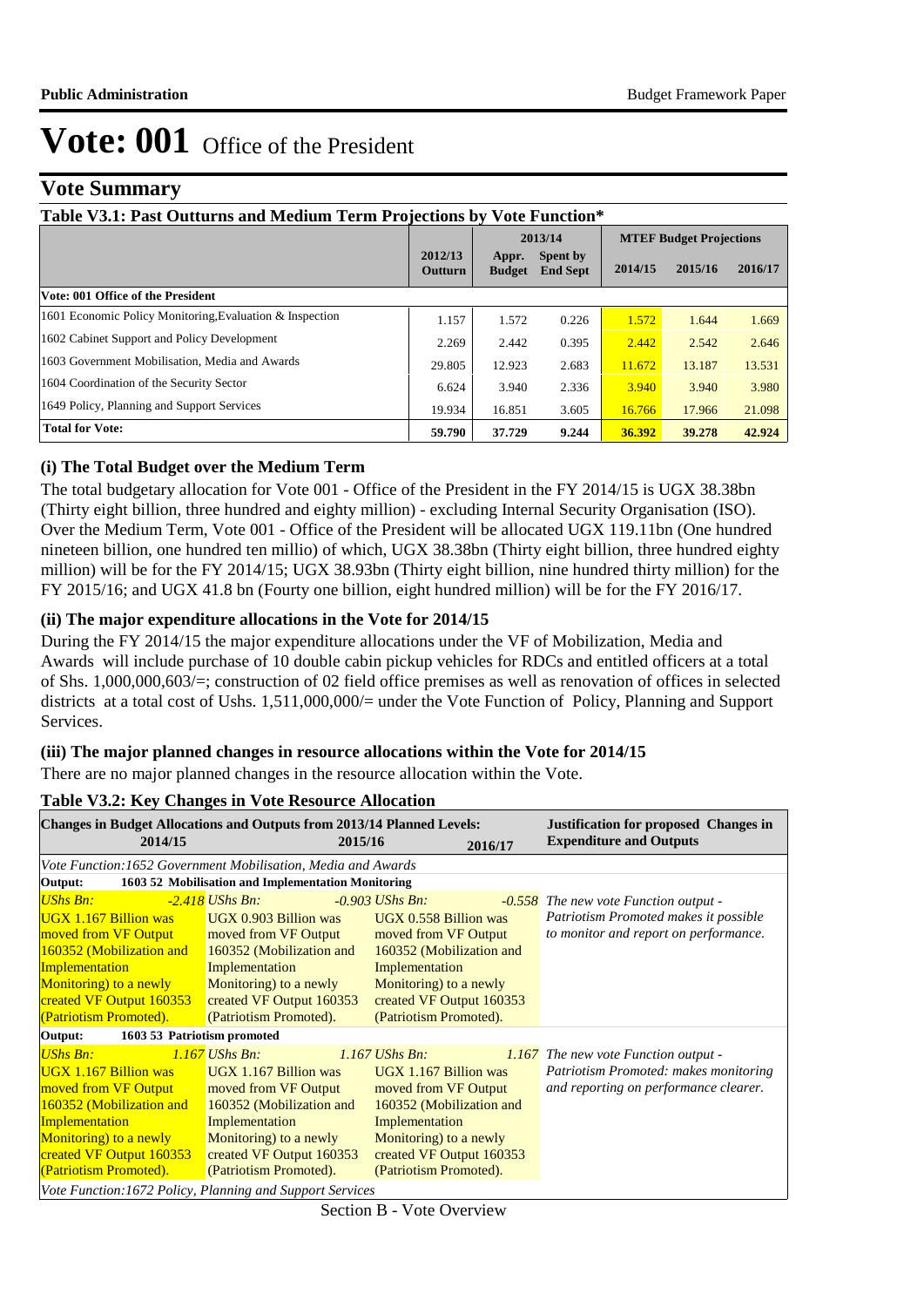## **Vote Summary**

|                                    |         | <b>Changes in Budget Allocations and Outputs from 2013/14 Planned Levels:</b> |         |                   |          | <b>Justification for proposed Changes in</b> |
|------------------------------------|---------|-------------------------------------------------------------------------------|---------|-------------------|----------|----------------------------------------------|
|                                    | 2014/15 |                                                                               | 2015/16 |                   | 2016/17  | <b>Expenditure and Outputs</b>               |
| Output:                            |         | 1649 72 Government Buildings and Administrative Infrastructure                |         |                   |          |                                              |
| UShs Bn:                           |         | $0.141$ UShs Bn:                                                              |         | $0.341$ UShs Bn:  | 2.341    |                                              |
| <b>Additional funding</b>          |         |                                                                               |         |                   |          |                                              |
| allocated to cater for the         |         |                                                                               |         |                   |          |                                              |
| <b>renovation of old office</b>    |         |                                                                               |         |                   |          |                                              |
| buildings.                         |         |                                                                               |         |                   |          |                                              |
| Output:                            |         | 1649 77 Purchase of Specialised Machinery & Equipment                         |         |                   |          |                                              |
| <b>UShs Bn:</b>                    |         | $0.268$ UShs Bn:                                                              |         | $0.268$ UShs Bn:  | 0.300    |                                              |
| Being funds to procure a           |         |                                                                               |         |                   |          |                                              |
| new Generator for the new          |         |                                                                               |         |                   |          |                                              |
| office block.                      |         |                                                                               |         |                   |          |                                              |
| Output:                            |         | 1649 78 Purchase of Office and Residential Furniture and Fittings             |         |                   |          |                                              |
| UShs Bn:                           |         | $-0.216$ UShs Bn:                                                             |         | $-0.216$ UShs Bn: | $-0.216$ |                                              |
| <b>Office furniture for the</b>    |         |                                                                               |         |                   |          |                                              |
| offices of RDCs was                |         |                                                                               |         |                   |          |                                              |
| procured in $201\overline{3}/14$ . |         |                                                                               |         |                   |          |                                              |

## *V4: Vote Challenges for 2014/15 and the Medium Term*

*This section sets out the major challenges the vote faces in 2014/15 and the medium term which the vote has been unable to address in its spending plans.*

Here below are the key un-funded/under-funded outputs for Vote 001 - Office of the President:

A) Whereas the Office of the President planned to construct fifty (50) office blocks for RDCs and DRDCs over a five (5) year period, only eight (8) office blocks have been constructed in the last three Financial Years due to inadequate budgetary allocations resulting from budget cuts. Suffice to note, only two (2) office blocks will be constructed for the FY 2014/15 under the current budget ceiling.

B) The Office of the President retired some RDCs/DRDCs from service and the funding required to settle their ex-gratia is UGX 780,000,000/= which is not provided for in the ceilings.

C) Facilitation of Presidential Advisors: Vote 001 continues to face funding constraints related to Presidential Advisors some of whom were appointed on Ministerial terms and conditions. Similarly, provision of facilitation to RDCs/DRDCs is constrained by the limited resources hindering the effective execution of their mandate to monitor government programmes for improved service delivery. The additional financial requirements for these officers amounts to 2,931,721,000 per year.

D) The National Leadership Institute, Kyankwanzi requires additional UGX 4.0bn in the ceilings of the FY 2014/15 to improve its infrastructure.

E) The Uganda Media Centre requires an additional UGX 3.7bn to establish regional centers and procure equipment required for the effective execution of its function.

F) The National Patriotism Secretariat requires additional allocation of UGX 1.5bn to enable it provide for the facilitation of district coordination offices, acquisition and distribution of reading materials and establishment of permanent headquarter offices.

G) The Office of Security Coordination is requires UGX 205bn to operationalize the provisions of the National Security Act, providing for the lawful interception of communication and acquisition of land and buildings for offices.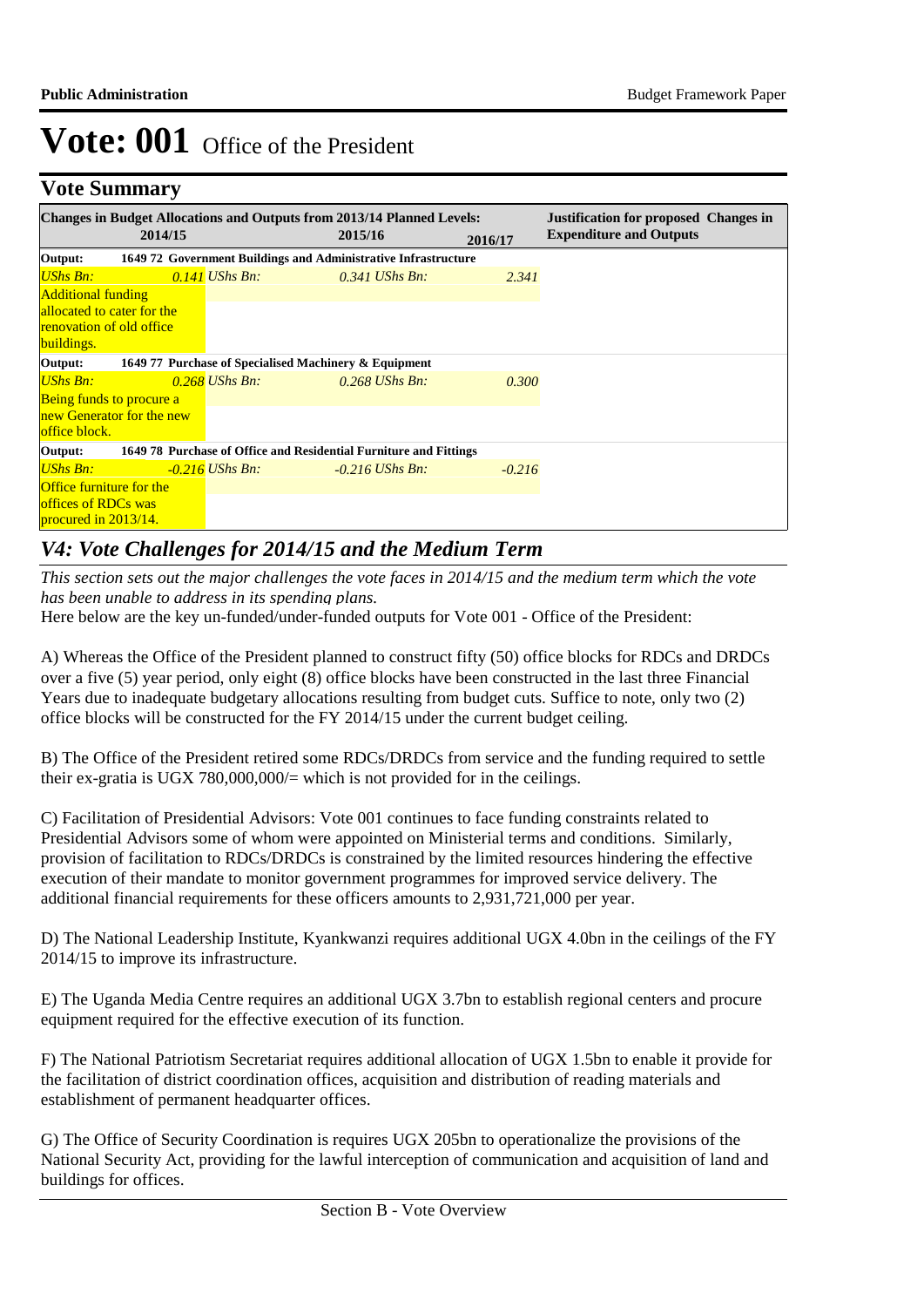## **Vote Summary**

H) The Manifesto Implementation Unit requires UGX 800m to comprehensively monitor manifesto implementation.

I) The Directorate of Economic Affairs and Research requires additional funding of UGX 1.0 bn to increase the coverage of monitoring visits to all districts in the country to enable officers collect sufficient data on the implementation of government programs. This will enable the Directorate of Economic Affairs and Research to make follow ups on the general recommendations for improvement in service delivery and policy implementation across government.

J) Recapitalizing of the Uganda Printing and Publishing Corporation to make it a viable government corporation. The required funding is Ushs. 4.5 bn.

K) The Office of the President occupied the new office premises at Plot 9-11 Apollo Kaggwa Road constructed under a grant from the Government of the People's Republic of China. The office requires an additional Ushs 0.387bn to settle the outstanding arrears for payment of utilities - electricity and water and another Ushs 0.415bn per year.

#### **Table V4.1: Additional Output Funding Requests**

| <b>Additional Requirements for Funding and</b><br><b>Outputs in 2014/15:</b>                                                                                                                                                                                                                                                                        | <b>Justification of Requirement for</b><br><b>Additional Outputs and Funding</b>                                                                                                                                                                                                                                                                                                                                                       |  |  |  |  |  |  |
|-----------------------------------------------------------------------------------------------------------------------------------------------------------------------------------------------------------------------------------------------------------------------------------------------------------------------------------------------------|----------------------------------------------------------------------------------------------------------------------------------------------------------------------------------------------------------------------------------------------------------------------------------------------------------------------------------------------------------------------------------------------------------------------------------------|--|--|--|--|--|--|
| Vote Function: 1601 Economic Policy Monitoring, Evaluation & Inspection                                                                                                                                                                                                                                                                             |                                                                                                                                                                                                                                                                                                                                                                                                                                        |  |  |  |  |  |  |
| 1601 01 Monitoring the performance of government policies, programmes and projects<br>Output:                                                                                                                                                                                                                                                       |                                                                                                                                                                                                                                                                                                                                                                                                                                        |  |  |  |  |  |  |
| <b>UShs Bn:</b><br>3.900<br>The Directorate has developed a Strategic Plan (2014/15-<br>16/17) however, it lacks adequate funds for effective<br>implementation.<br>The Directorate also requires funding to develop an IT based<br>monitoring tool which will be used to capture the<br>implementation of government programs at sub county level. | The Strategic Plan in line with the NDP specifies activities aimed<br>towards achievement of policy vibrancy and effective Monitoring<br>and Evaluation of government programs and projects. The plan<br>gives strategic direction to the directorate defining strategies for<br>institutional capacity development, establishment of collaborative<br>arrangement with MDAs and instituting systems for improved<br>service delivery. |  |  |  |  |  |  |
| The data in the tool will be updated periodically by RDCs to<br>facilitate establishment of a quick follow up mechanism<br>leading to effective programme implementation.                                                                                                                                                                           | The IT based M&E system will enable the Directorate to collect,<br>process, retrieve and disseminate data on the implementation of<br>government programs on a timely basis enabling an effective<br>feedback mechanism involving all stakeholders for improvement<br>in service delivery and policy implementation across government.                                                                                                 |  |  |  |  |  |  |
| Output:<br>1601 03 Monitoring Implementation of Manifesto Commitments                                                                                                                                                                                                                                                                               |                                                                                                                                                                                                                                                                                                                                                                                                                                        |  |  |  |  |  |  |
| <b>UShs Bn:</b><br>0.350<br>There is need to conduct seminars and workshops plus<br>engaging the media for consultations and reporting on the<br>status of Manifesto Implementation.                                                                                                                                                                | Workshops, seminars and media are important for consultations<br>and for dissemination of government performance reports.                                                                                                                                                                                                                                                                                                              |  |  |  |  |  |  |
| Vote Function: 1601 Government Mobilisation, Media and Awards<br>Output:<br>1603 01 National Honours & Awards conferred                                                                                                                                                                                                                             |                                                                                                                                                                                                                                                                                                                                                                                                                                        |  |  |  |  |  |  |
| <b>UShs Bn:</b><br>3.130<br>Funds are required to conduct research to enable<br>identification of individuals for National honours; restocking<br>of Civilian medals; facilitation of medal beneficiaries;<br>printing of the National Honours and Awards Regulations<br>and publication of medalists in the Gazette.                               | Research to be conducted to collect information on individuals<br>meriting awards. In addition, purchase medals and sensitize<br>citizens on National Honours and Awards.                                                                                                                                                                                                                                                              |  |  |  |  |  |  |
| Vote Function: 1601 Coordination of the Security Sector                                                                                                                                                                                                                                                                                             |                                                                                                                                                                                                                                                                                                                                                                                                                                        |  |  |  |  |  |  |
| 1604 01 Coordination of Security Services<br>Output:                                                                                                                                                                                                                                                                                                |                                                                                                                                                                                                                                                                                                                                                                                                                                        |  |  |  |  |  |  |
| <b>UShs Bn:</b><br>200.000<br>Implementation of the lawful interception of communication<br>Vote Function: 1672 Policy, Planning and Support Services                                                                                                                                                                                               | Need to acquire specialised communication equipment so as to<br>implement provisions of the National Security Act.                                                                                                                                                                                                                                                                                                                     |  |  |  |  |  |  |
| 1649 72 Government Buildings and Administrative Infrastructure<br>Output:                                                                                                                                                                                                                                                                           |                                                                                                                                                                                                                                                                                                                                                                                                                                        |  |  |  |  |  |  |
|                                                                                                                                                                                                                                                                                                                                                     |                                                                                                                                                                                                                                                                                                                                                                                                                                        |  |  |  |  |  |  |